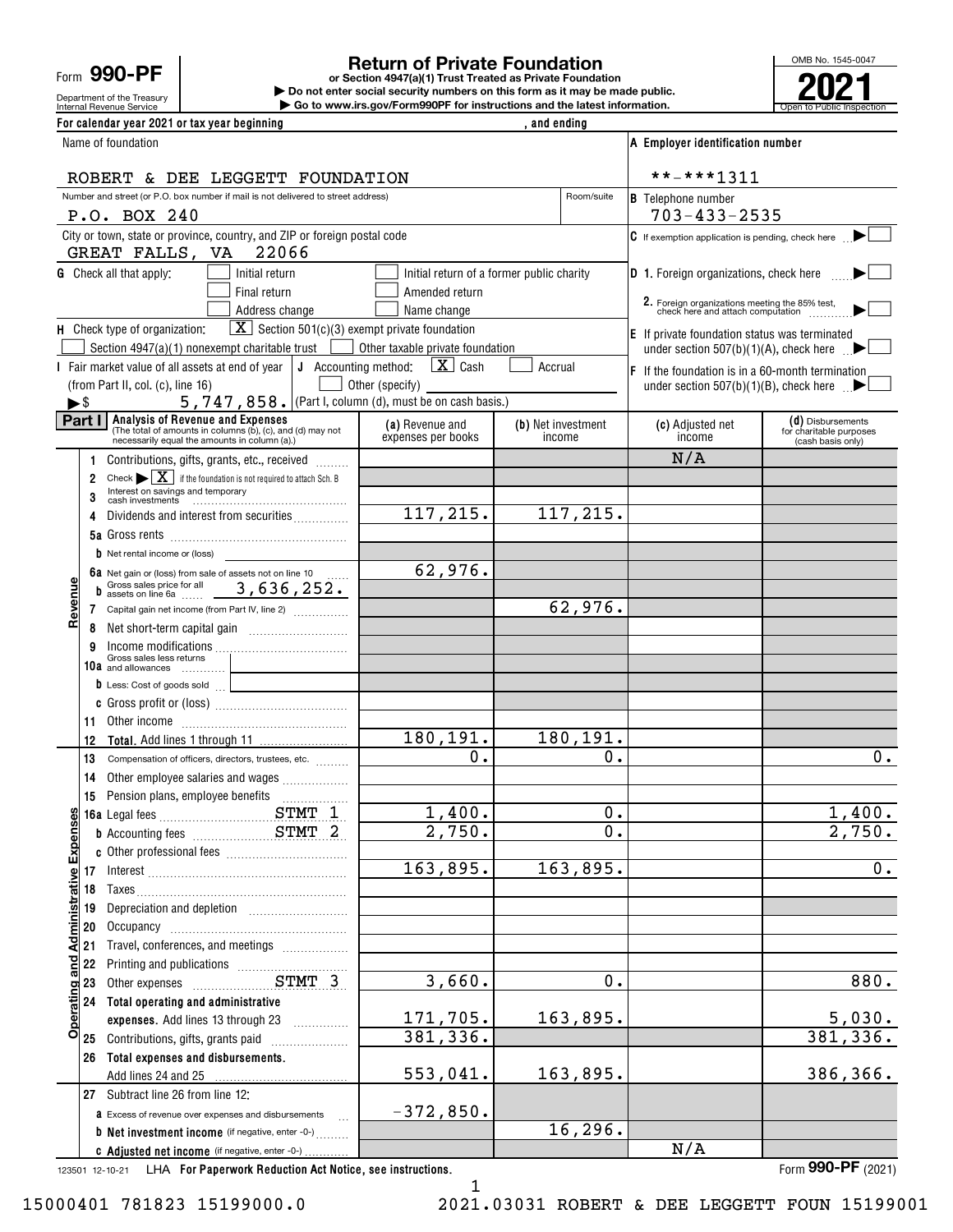|                      |          | ROBERT & DEE LEGGETT FOUNDATION<br>Form 990-PF (2021)                                                                                                                                                                          |                           |                  | **-***1311<br>Page 2      |
|----------------------|----------|--------------------------------------------------------------------------------------------------------------------------------------------------------------------------------------------------------------------------------|---------------------------|------------------|---------------------------|
|                      | Part II  | <b>Balance Sheets</b> Attached schedules and amounts in the description                                                                                                                                                        | Beginning of year         | End of year      |                           |
|                      |          | column should be for end-of-year amounts only.                                                                                                                                                                                 | (a) Book Value            | (b) Book Value   | (c) Fair Market Value     |
|                      | 1.       | Cash - non-interest-bearing                                                                                                                                                                                                    | 141, 115.                 | 117,057.         | 117,057.                  |
|                      | 2        |                                                                                                                                                                                                                                | 6,752.                    | 41,757.          | 41,757.                   |
|                      |          | 3 Accounts receivable $\blacktriangleright$                                                                                                                                                                                    |                           |                  |                           |
|                      |          | Less: allowance for doubtful accounts                                                                                                                                                                                          |                           |                  |                           |
|                      |          | 4 Pledges receivable $\blacktriangleright$                                                                                                                                                                                     |                           |                  |                           |
|                      |          | Less: allowance for doubtful accounts<br><u>Less:</u> allowance for doubtful accounts                                                                                                                                          |                           |                  |                           |
|                      | 5        |                                                                                                                                                                                                                                |                           |                  |                           |
|                      | 6        | Receivables due from officers, directors, trustees, and other                                                                                                                                                                  |                           |                  |                           |
|                      |          |                                                                                                                                                                                                                                |                           |                  |                           |
|                      |          |                                                                                                                                                                                                                                |                           |                  |                           |
|                      |          | Less: allowance for doubtful accounts > \\ess: allowance for doubtful accounts                                                                                                                                                 |                           |                  |                           |
|                      | 8        |                                                                                                                                                                                                                                |                           |                  |                           |
| Assets               | 9        |                                                                                                                                                                                                                                |                           |                  |                           |
|                      |          | 10a Investments - U.S. and state government obligations                                                                                                                                                                        |                           |                  |                           |
|                      |          |                                                                                                                                                                                                                                |                           |                  |                           |
|                      |          |                                                                                                                                                                                                                                |                           |                  |                           |
|                      |          | 11 Investments - land, buildings, and equipment: basis  > _______________                                                                                                                                                      |                           |                  |                           |
|                      |          |                                                                                                                                                                                                                                |                           |                  |                           |
|                      |          |                                                                                                                                                                                                                                |                           |                  |                           |
|                      | 13       |                                                                                                                                                                                                                                | 5, 297, 818.              | 5,589,044.       | $\overline{5,589,044}$ .  |
|                      | 14       | Land, buildings, and equipment: basis >                                                                                                                                                                                        |                           |                  |                           |
|                      |          |                                                                                                                                                                                                                                |                           |                  |                           |
|                      | 15       | Other assets (describe $\blacktriangleright$                                                                                                                                                                                   |                           |                  |                           |
|                      |          | 16 Total assets (to be completed by all filers - see the                                                                                                                                                                       |                           |                  |                           |
|                      |          |                                                                                                                                                                                                                                | 5,445,685.                |                  | $5,747,858.$ $5,747,858.$ |
|                      |          |                                                                                                                                                                                                                                |                           | 88.              |                           |
|                      | 18       |                                                                                                                                                                                                                                |                           |                  |                           |
|                      | 19       |                                                                                                                                                                                                                                |                           |                  |                           |
| δŞ                   |          | Deferred revenue information and contain an area of the contained and contain an area of the contained and contain an area of the contained and contain an area of the contained and contain an area of the contained and cont |                           |                  |                           |
| Liabiliti            | 20       | Loans from officers, directors, trustees, and other disqualified persons                                                                                                                                                       |                           |                  |                           |
|                      | 21       |                                                                                                                                                                                                                                |                           |                  |                           |
|                      |          | 22 Other liabilities (describe $\blacktriangleright$                                                                                                                                                                           |                           |                  |                           |
|                      |          |                                                                                                                                                                                                                                | 0.                        | 88.              |                           |
|                      |          | 23 Total liabilities (add lines 17 through 22)<br>Foundations that follow FASB ASC 958, check here <b>Fig.</b>                                                                                                                 |                           |                  |                           |
|                      |          |                                                                                                                                                                                                                                |                           |                  |                           |
|                      |          | and complete lines 24, 25, 29, and 30.                                                                                                                                                                                         |                           |                  |                           |
|                      | 24       | Net assets without donor restrictions                                                                                                                                                                                          |                           |                  |                           |
| <b>Fund Balances</b> | 25       | Net assets with donor restrictions<br>Foundations that do not follow FASB ASC 958, check here $\blacktriangleright \boxed{\text{X}}$                                                                                           |                           |                  |                           |
|                      |          |                                                                                                                                                                                                                                |                           |                  |                           |
|                      |          | and complete lines 26 through 30.                                                                                                                                                                                              | 0.                        | 0.               |                           |
| ŏ                    | 26       | Capital stock, trust principal, or current funds                                                                                                                                                                               | $\overline{0}$ .          | 0.               |                           |
| <b>Net Assets</b>    | 27       | Paid-in or capital surplus, or land, bldg., and equipment fund                                                                                                                                                                 | $\overline{5,445,685}$ .  | 5,747,770.       |                           |
|                      | 28       | Retained earnings, accumulated income, endowment, or other funds                                                                                                                                                               | $\overline{5,445}$ , 685. | 5,747,770.       |                           |
|                      | 29       |                                                                                                                                                                                                                                |                           |                  |                           |
|                      |          |                                                                                                                                                                                                                                |                           |                  |                           |
|                      |          | 30 Total liabilities and net assets/fund balances                                                                                                                                                                              | 5,445,685.                | 5,747,858.       |                           |
|                      | Part III | Analysis of Changes in Net Assets or Fund Balances                                                                                                                                                                             |                           |                  |                           |
|                      |          | 1 Total net assets or fund balances at beginning of year - Part II, column (a), line 29                                                                                                                                        |                           |                  |                           |
|                      |          | (must agree with end-of-year figure reported on prior year's return)                                                                                                                                                           |                           | 1                | 5,445,685.                |
| 2                    |          | Enter amount from Part I, line 27a                                                                                                                                                                                             |                           | $\boldsymbol{2}$ | $-372,850.$               |
| 3                    |          | Other increases not included in line 2 (itemize) > UNREALIZED GAIN ON INVESTMENTS                                                                                                                                              |                           | 3                | 674,935.                  |
| 4                    |          | Add lines 1, 2, and 3                                                                                                                                                                                                          |                           | 4                | 5,747,770.                |
| 5                    |          | Decreases not included in line 2 (itemize) >                                                                                                                                                                                   |                           | 5                | 0.                        |
|                      |          |                                                                                                                                                                                                                                |                           | 6                | 5,747,770.                |
|                      |          |                                                                                                                                                                                                                                |                           |                  | $QQQLDE$ (2004)           |

Form (2021) **990-PF**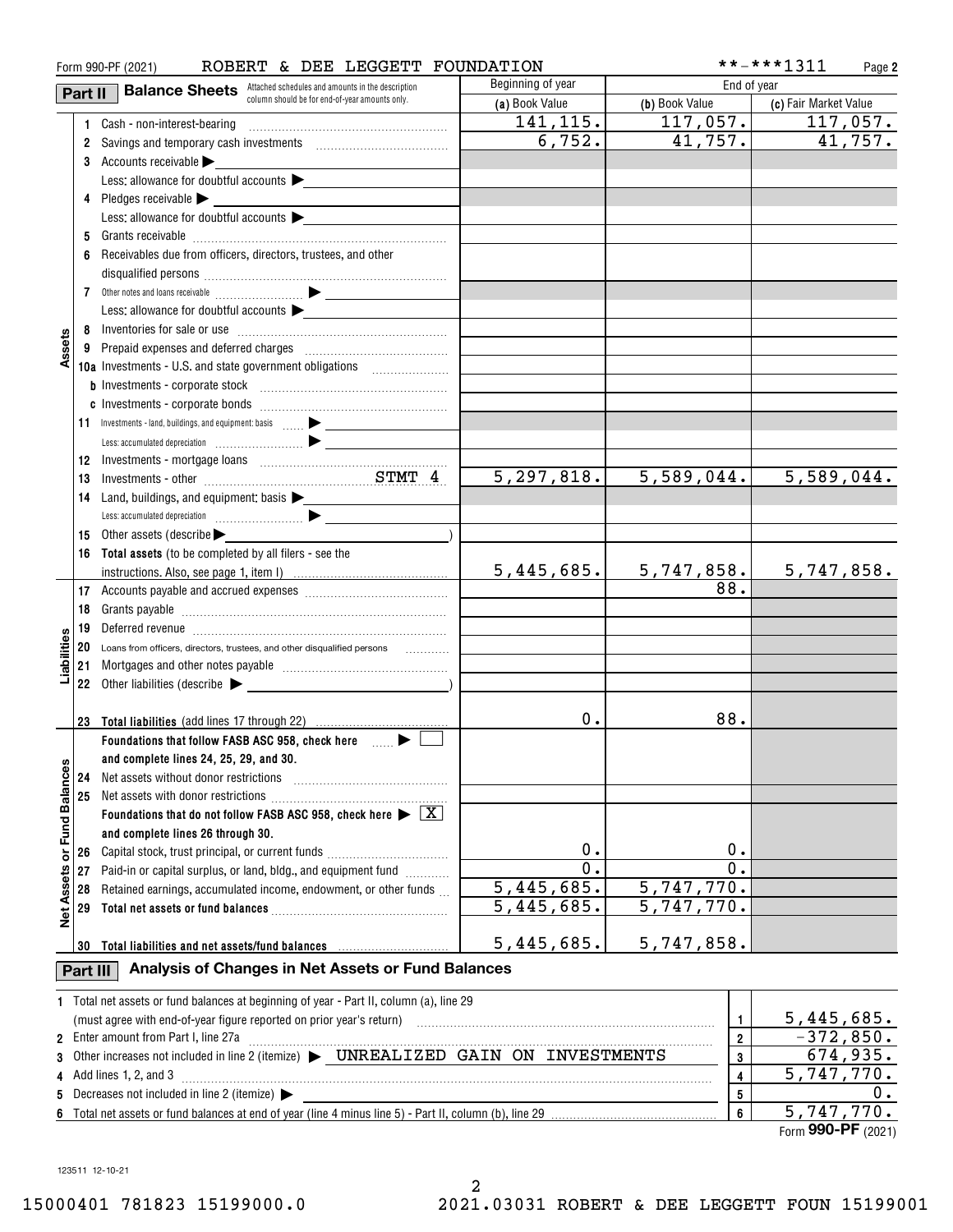| Form 990-PF (2021)                                                                                                                 | ROBERT & DEE LEGGETT FOUNDATION                                                                                                              |                                                                                 |                                                  | **-***1311                                                    | Page 3                           |
|------------------------------------------------------------------------------------------------------------------------------------|----------------------------------------------------------------------------------------------------------------------------------------------|---------------------------------------------------------------------------------|--------------------------------------------------|---------------------------------------------------------------|----------------------------------|
| <b>Part IV</b>                                                                                                                     | <b>Capital Gains and Losses for Tax on Investment Income</b>                                                                                 |                                                                                 |                                                  |                                                               |                                  |
|                                                                                                                                    | (a) List and describe the kind(s) of property sold (for example, real estate,<br>2-story brick warehouse; or common stock, 200 shs. MLC Co.) |                                                                                 | (b) How acquired<br>P - Purchase<br>D - Donation | (c) Date acquired<br>(mo., day, yr.)                          | (d) Date sold<br>(mo., day, yr.) |
| 1a SALE OF SECURITIES                                                                                                              |                                                                                                                                              |                                                                                 | P                                                |                                                               | 12/31/21                         |
| b                                                                                                                                  |                                                                                                                                              |                                                                                 |                                                  |                                                               |                                  |
| C                                                                                                                                  |                                                                                                                                              |                                                                                 |                                                  |                                                               |                                  |
| $\mathbf{d}$                                                                                                                       |                                                                                                                                              |                                                                                 |                                                  |                                                               |                                  |
| e                                                                                                                                  |                                                                                                                                              |                                                                                 |                                                  |                                                               |                                  |
| (e) Gross sales price                                                                                                              | (f) Depreciation allowed<br>(or allowable)                                                                                                   | (g) Cost or other basis<br>plus expense of sale                                 |                                                  | (h) Gain or (loss)<br>$((e)$ plus $(f)$ minus $(g)$ )         |                                  |
| 3,636,252.<br>a                                                                                                                    |                                                                                                                                              | 3,573,276.                                                                      |                                                  |                                                               | 62,976.                          |
| b                                                                                                                                  |                                                                                                                                              |                                                                                 |                                                  |                                                               |                                  |
| C                                                                                                                                  |                                                                                                                                              |                                                                                 |                                                  |                                                               |                                  |
| d                                                                                                                                  |                                                                                                                                              |                                                                                 |                                                  |                                                               |                                  |
| e                                                                                                                                  |                                                                                                                                              |                                                                                 |                                                  |                                                               |                                  |
|                                                                                                                                    | Complete only for assets showing gain in column (h) and owned by the foundation on 12/31/69.                                                 |                                                                                 |                                                  | (I) Gains (Col. (h) gain minus                                |                                  |
| (i) FMV as of 12/31/69                                                                                                             | (i) Adjusted basis<br>as of 12/31/69                                                                                                         | $(k)$ Excess of col. $(i)$<br>over col. (j), if any                             |                                                  | col. (k), but not less than -0-) or<br>Losses (from col. (h)) |                                  |
|                                                                                                                                    |                                                                                                                                              |                                                                                 |                                                  |                                                               | 62,976.                          |
| b                                                                                                                                  |                                                                                                                                              |                                                                                 |                                                  |                                                               |                                  |
| C                                                                                                                                  |                                                                                                                                              |                                                                                 |                                                  |                                                               |                                  |
| d                                                                                                                                  |                                                                                                                                              |                                                                                 |                                                  |                                                               |                                  |
| e                                                                                                                                  |                                                                                                                                              |                                                                                 |                                                  |                                                               |                                  |
| 2 Capital gain net income or (net capital loss)<br>3 Net short-term capital gain or (loss) as defined in sections 1222(5) and (6): |                                                                                                                                              | If gain, also enter in Part I, line 7<br>If (loss), enter -0- in Part I, line 7 | $\overline{2}$                                   |                                                               | 62,976.                          |
| Part I, line 8                                                                                                                     | If gain, also enter in Part I, line 8, column (c). See instructions. If (loss), enter -0- in                                                 |                                                                                 |                                                  | N/A                                                           |                                  |
| <b>Part V</b>                                                                                                                      | Excise Tax Based on Investment Income (Section 4940(a), 4940(b), or 4948 - see instructions)                                                 |                                                                                 |                                                  |                                                               |                                  |
|                                                                                                                                    | <b>1a</b> Exempt operating foundations described in section $4940(d)(2)$ , check here $\blacktriangleright \Box$                             |                                                                                 | and enter "N/A" on line 1.                       |                                                               |                                  |
|                                                                                                                                    |                                                                                                                                              | (attach copy of letter if necessary - see instructions)                         |                                                  | 1                                                             | 227.                             |
|                                                                                                                                    | <b>b</b> All other domestic foundations enter 1.39% (0.0139) of line 27b. Exempt foreign organizations,                                      |                                                                                 |                                                  |                                                               |                                  |
|                                                                                                                                    |                                                                                                                                              |                                                                                 |                                                  |                                                               |                                  |
|                                                                                                                                    |                                                                                                                                              |                                                                                 |                                                  | $\overline{2}$                                                | 0.                               |
| Add lines 1 and 2<br>3                                                                                                             |                                                                                                                                              |                                                                                 |                                                  | 3                                                             | 227.                             |
|                                                                                                                                    | Subtitle A (income) tax (domestic section 4947(a)(1) trusts and taxable foundations only; others, enter -0-)                                 |                                                                                 |                                                  | $\overline{4}$                                                | 0.                               |
| 5                                                                                                                                  | Tax based on investment income. Subtract line 4 from line 3. If zero or less, enter -0-                                                      |                                                                                 |                                                  | $5\phantom{.0}$                                               | 227.                             |
| Credits/Payments:<br>6                                                                                                             |                                                                                                                                              |                                                                                 |                                                  |                                                               |                                  |
|                                                                                                                                    | a 2021 estimated tax payments and 2020 overpayment credited to 2021 [11, 2010]                                                               | 6a                                                                              | 978.                                             |                                                               |                                  |
|                                                                                                                                    |                                                                                                                                              | 6b                                                                              |                                                  | О.                                                            |                                  |
|                                                                                                                                    |                                                                                                                                              | 6c                                                                              |                                                  | Ο.                                                            |                                  |
|                                                                                                                                    |                                                                                                                                              | 6d                                                                              |                                                  | $\overline{0}$ .                                              |                                  |
| Total credits and payments. Add lines 6a through 6d<br>$\mathbf{7}$                                                                |                                                                                                                                              |                                                                                 |                                                  | 7                                                             | 978.                             |
| 8                                                                                                                                  | Enter any <b>penalty</b> for underpayment of estimated tax. Check here in it Form 2220 is attached                                           |                                                                                 |                                                  | 8                                                             | 0.                               |
| 9                                                                                                                                  | Tax due. If the total of lines 5 and 8 is more than 7, enter amount owed                                                                     |                                                                                 |                                                  | 9                                                             |                                  |
| 10                                                                                                                                 |                                                                                                                                              |                                                                                 |                                                  | 10                                                            | 751.                             |
| 11                                                                                                                                 | Enter the amount of line 10 to be: Credited to 2022 estimated tax                                                                            |                                                                                 | 751. Refunded                                    | 11                                                            | 0.                               |
|                                                                                                                                    |                                                                                                                                              |                                                                                 |                                                  |                                                               | Form 990-PF (2021)               |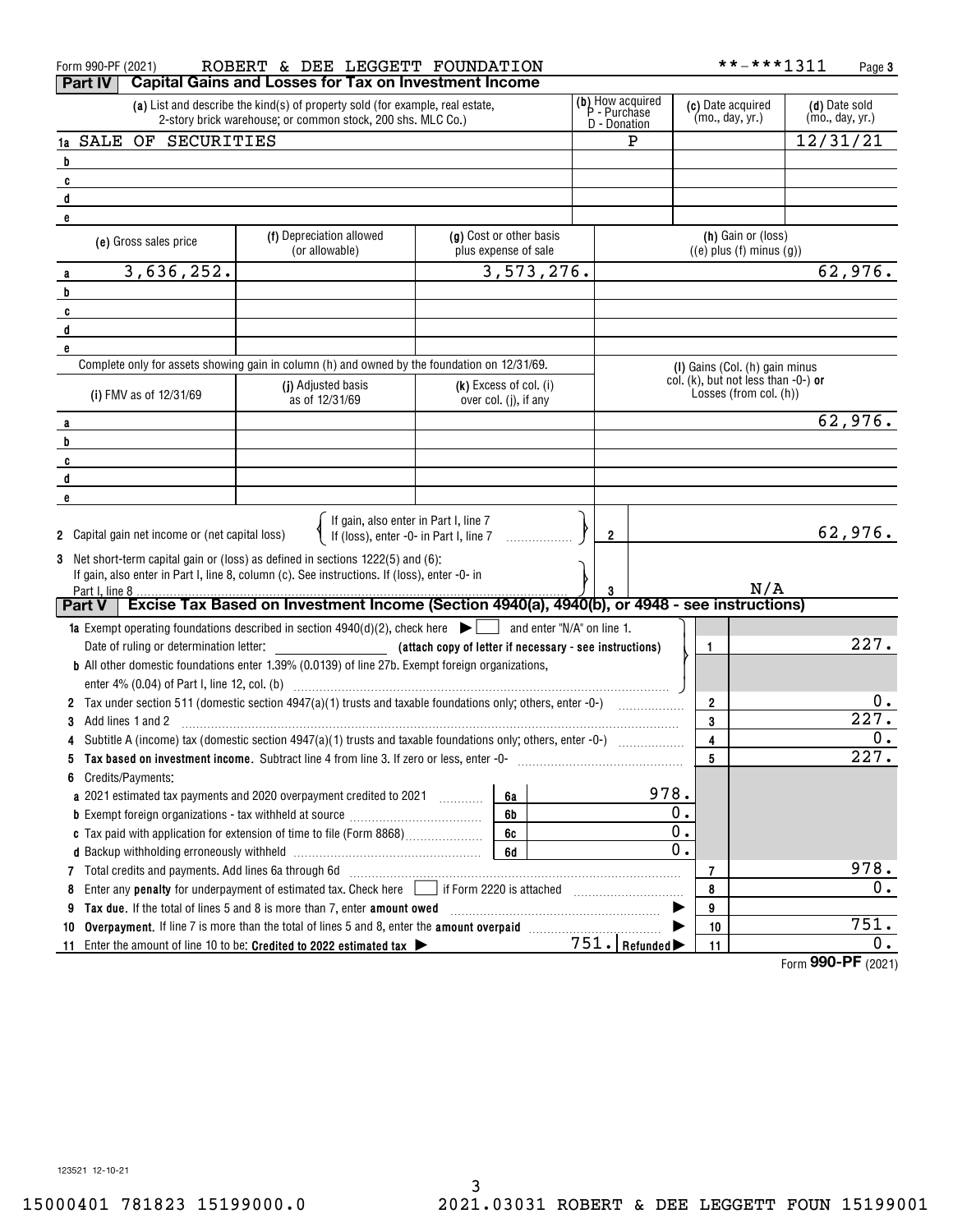### Form 990-PF (2021) ROBERT & DEE LEGGETT FOUNDATION \* \*-\*\*\*1311 Page ROBERT & DEE LEGGETT FOUNDATION \*\*-\*\*\*1311

| **-***1311<br>Page 4 |
|----------------------|
|----------------------|

|    | Part VI-A                             | <b>Statements Regarding Activities</b>                                                                                                                                             |                |                  |                    |
|----|---------------------------------------|------------------------------------------------------------------------------------------------------------------------------------------------------------------------------------|----------------|------------------|--------------------|
|    |                                       | 1a During the tax year, did the foundation attempt to influence any national, state, or local legislation or did it participate or intervene in                                    |                |                  | Yes No             |
|    |                                       |                                                                                                                                                                                    | 1a             |                  | X                  |
|    |                                       | b Did it spend more than \$100 during the year (either directly or indirectly) for political purposes? See the instructions for the definition                                     | 1b             |                  | X                  |
|    |                                       | If the answer is "Yes" to 1a or 1b, attach a detailed description of the activities and copies of any materials published or                                                       |                |                  |                    |
|    |                                       | distributed by the foundation in connection with the activities.                                                                                                                   |                |                  |                    |
|    |                                       |                                                                                                                                                                                    | 1c             |                  | х                  |
|    |                                       | d Enter the amount (if any) of tax on political expenditures (section 4955) imposed during the year:                                                                               |                |                  |                    |
|    |                                       | 0.                                                                                                                                                                                 |                |                  |                    |
|    |                                       | e Enter the reimbursement (if any) paid by the foundation during the year for political expenditure tax imposed on foundation                                                      |                |                  |                    |
|    |                                       | $0 \cdot$                                                                                                                                                                          |                |                  |                    |
|    |                                       | 2 Has the foundation engaged in any activities that have not previously been reported to the IRS?                                                                                  | $\overline{2}$ |                  | х                  |
|    |                                       | If "Yes," attach a detailed description of the activities.                                                                                                                         |                |                  |                    |
| 3  |                                       | Has the foundation made any changes, not previously reported to the IRS, in its governing instrument, articles of incorporation, or                                                |                |                  |                    |
|    |                                       | bylaws, or other similar instruments? If "Yes," attach a conformed copy of the changes                                                                                             | 3              |                  | х                  |
|    |                                       |                                                                                                                                                                                    | 4a             |                  | X                  |
|    |                                       |                                                                                                                                                                                    | 4b             |                  |                    |
|    |                                       |                                                                                                                                                                                    | 5              |                  | Х                  |
|    |                                       | If "Yes," attach the statement required by General Instruction T.                                                                                                                  |                |                  |                    |
| 6  |                                       | Are the requirements of section 508(e) (relating to sections 4941 through 4945) satisfied either:                                                                                  |                |                  |                    |
|    |                                       | • By language in the governing instrument, or                                                                                                                                      |                |                  |                    |
|    |                                       | • By state legislation that effectively amends the governing instrument so that no mandatory directions that conflict with the state law                                           |                |                  |                    |
|    |                                       |                                                                                                                                                                                    | 6              | х                |                    |
| 7  |                                       |                                                                                                                                                                                    |                | X                |                    |
|    |                                       |                                                                                                                                                                                    |                |                  |                    |
|    |                                       | 8a Enter the states to which the foundation reports or with which it is registered. See instructions.                                                                              |                |                  |                    |
|    | VA                                    |                                                                                                                                                                                    |                |                  |                    |
|    |                                       | <b>b</b> If the answer is "Yes" to line 7, has the foundation furnished a copy of Form 990-PF to the Attorney General (or designate)                                               |                |                  |                    |
|    |                                       |                                                                                                                                                                                    | 8b             | х                |                    |
| 9  |                                       | Is the foundation claiming status as a private operating foundation within the meaning of section 4942(j)(3) or 4942(j)(5) for calendar                                            |                |                  |                    |
|    |                                       |                                                                                                                                                                                    | 9<br>10        |                  | х<br>X             |
| 10 |                                       |                                                                                                                                                                                    |                |                  |                    |
|    |                                       | 11 At any time during the year, did the foundation, directly or indirectly, own a controlled entity within the meaning of                                                          | 11             |                  | х                  |
|    |                                       | 12 Did the foundation make a distribution to a donor advised fund over which the foundation or a disqualified person had advisory privileges?                                      |                |                  |                    |
|    |                                       | If "Yes," attach statement. See instructions                                                                                                                                       | 12             |                  | x                  |
|    |                                       |                                                                                                                                                                                    | 13             | $\mathbf X$      |                    |
|    |                                       | Website address $\triangleright$ $\frac{N/A}{N}$                                                                                                                                   |                |                  |                    |
|    |                                       | Telephone no. > 703-433-2535<br>14 The books are in care of CHERIE EDWARDS                                                                                                         |                |                  |                    |
|    |                                       | VA<br>ZIP+4 22066<br>Located at $\blacktriangleright$ P.O. BOX 240,<br>GREAT FALLS,                                                                                                |                |                  |                    |
|    |                                       |                                                                                                                                                                                    |                |                  |                    |
|    |                                       | 15<br>and enter the amount of tax-exempt interest received or accrued during the year manufactured and enter the amount of tax-exempt interest received or accrued during the year |                | N/A              |                    |
|    |                                       | 16 At any time during calendar year 2021, did the foundation have an interest in or a signature or other authority over a bank,                                                    |                | Yes <sub>1</sub> | <b>No</b>          |
|    |                                       | securities, or other financial account in a foreign country?                                                                                                                       | 16             |                  | х                  |
|    |                                       | See the instructions for exceptions and filing requirements for FinCEN Form 114. If "Yes," enter the name of the                                                                   |                |                  |                    |
|    | foreign country $\blacktriangleright$ |                                                                                                                                                                                    |                |                  |                    |
|    |                                       |                                                                                                                                                                                    |                |                  | Form 990-PF (2021) |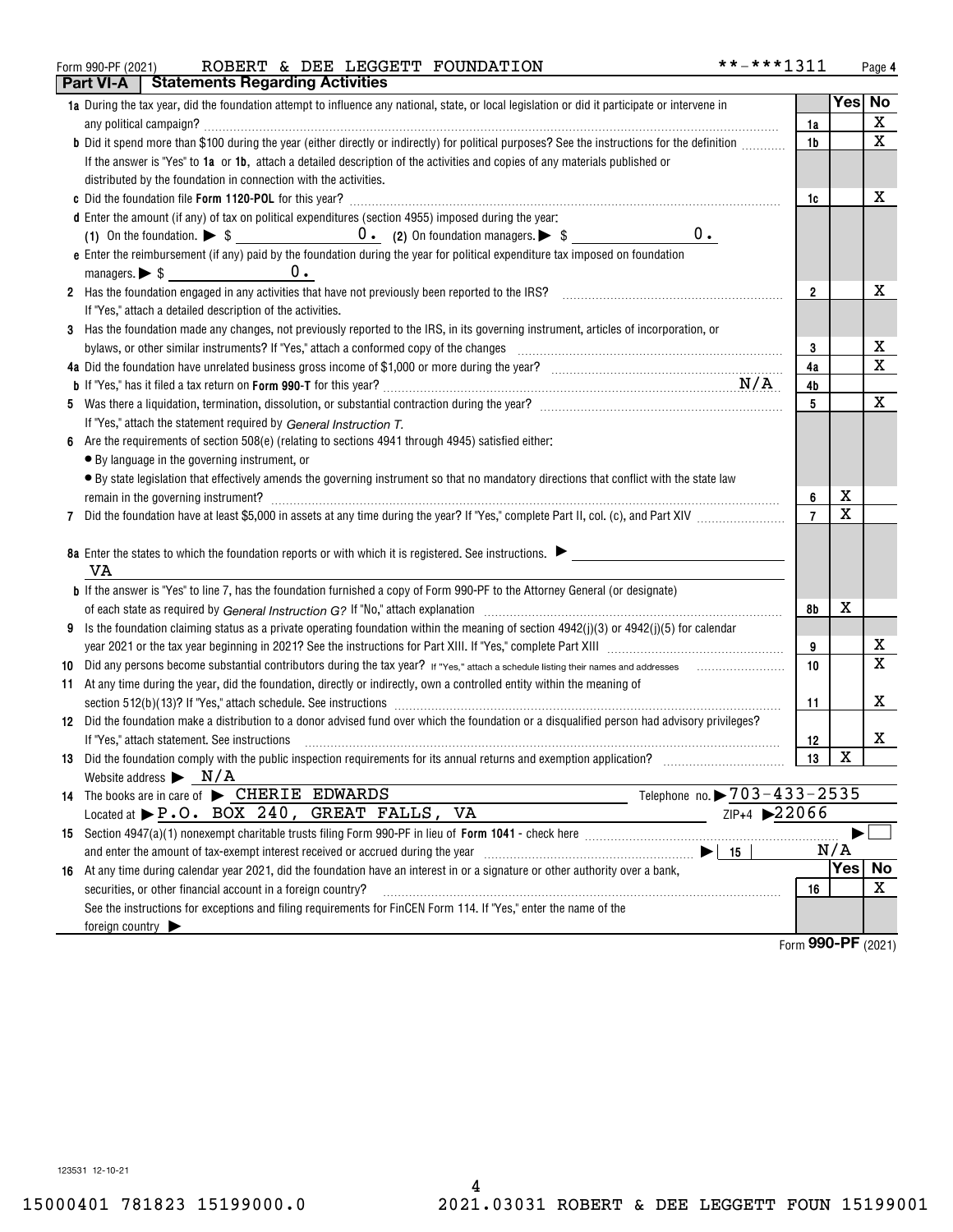| ROBERT & DEE LEGGETT FOUNDATION<br>Form 990-PF (2021)                                                                                                                                                                                                                                             | **-***1311 |                | Page 5               |
|---------------------------------------------------------------------------------------------------------------------------------------------------------------------------------------------------------------------------------------------------------------------------------------------------|------------|----------------|----------------------|
| Statements Regarding Activities for Which Form 4720 May Be Required<br><b>Part VI-B</b>                                                                                                                                                                                                           |            |                |                      |
| File Form 4720 if any item is checked in the "Yes" column, unless an exception applies.                                                                                                                                                                                                           |            |                | Yes No               |
| 1a During the year, did the foundation (either directly or indirectly):                                                                                                                                                                                                                           |            |                |                      |
| (1) Engage in the sale or exchange, or leasing of property with a disqualified person?                                                                                                                                                                                                            |            | 1a(1)          | x                    |
| (2) Borrow money from, lend money to, or otherwise extend credit to (or accept it from)                                                                                                                                                                                                           |            |                |                      |
| a disqualified person?                                                                                                                                                                                                                                                                            |            | 1a(2)          | х                    |
|                                                                                                                                                                                                                                                                                                   |            | 1a(3)          | $\mathbf X$          |
| (4) Pay compensation to, or pay or reimburse the expenses of, a disqualified person?                                                                                                                                                                                                              |            | 1a(4)          | Х                    |
| (5) Transfer any income or assets to a disqualified person (or make any of either available                                                                                                                                                                                                       |            |                |                      |
| (6) Agree to pay money or property to a government official? (Exception. Check "No"                                                                                                                                                                                                               |            | 1a(5)          | х                    |
| if the foundation agreed to make a grant to or to employ the official for a period after                                                                                                                                                                                                          |            |                |                      |
| termination of government service, if terminating within 90 days.) [11] manufacture manufacture manufacture manufacture manufacture manufacture manufacture manufacture manufacture manufacture manufacture manufacture manufa                                                                    |            | 1a(6)          | х                    |
| <b>b</b> If any answer is "Yes" to $1a(1)-(6)$ , did any of the acts fail to qualify under the exceptions described in Regulations                                                                                                                                                                |            |                |                      |
| section 53.4941(d)-3 or in a current notice regarding disaster assistance? See instructions $M/A$                                                                                                                                                                                                 |            | 1b             |                      |
|                                                                                                                                                                                                                                                                                                   |            |                |                      |
| d Did the foundation engage in a prior year in any of the acts described in 1a, other than excepted acts, that were not corrected                                                                                                                                                                 |            |                |                      |
|                                                                                                                                                                                                                                                                                                   |            | 1d             | x                    |
| 2 Taxes on failure to distribute income (section 4942) (does not apply for years the foundation was a private operating foundation<br>defined in section $4942(j)(3)$ or $4942(j)(5)$ :                                                                                                           |            |                |                      |
| a At the end of tax year 2021, did the foundation have any undistributed income (Part XII, lines                                                                                                                                                                                                  |            |                |                      |
|                                                                                                                                                                                                                                                                                                   |            | 2a             | Х                    |
| If "Yes," list the years $\blacktriangleright$                                                                                                                                                                                                                                                    |            |                |                      |
| <b>b</b> Are there any years listed in 2a for which the foundation is <b>not</b> applying the provisions of section $4942(a)(2)$ (relating to incorrect<br>valuation of assets) to the year's undistributed income? (If applying section $4942(a)(2)$ to all years listed, answer "No" and attach |            |                |                      |
|                                                                                                                                                                                                                                                                                                   | N/A        | 2 <sub>b</sub> |                      |
| c If the provisions of section $4942(a)(2)$ are being applied to any of the years listed in 2a, list the years here.                                                                                                                                                                              |            |                |                      |
|                                                                                                                                                                                                                                                                                                   |            |                |                      |
| 3a Did the foundation hold more than a 2% direct or indirect interest in any business enterprise at any time                                                                                                                                                                                      |            |                |                      |
| during the year? <b>With the contract of the year?</b>                                                                                                                                                                                                                                            |            | 3a             | X                    |
| <b>b</b> If "Yes," did it have excess business holdings in 2021 as a result of (1) any purchase by the foundation or disqualified persons after                                                                                                                                                   |            |                |                      |
| May 26, 1969; (2) the lapse of the 5-year period (or longer period approved by the Commissioner under section 4943(c)(7)) to dispose                                                                                                                                                              |            |                |                      |
| of holdings acquired by gift or bequest; or (3) the lapse of the 10-, 15-, or 20-year first phase holding period? (Use Form 4720,                                                                                                                                                                 |            |                |                      |
|                                                                                                                                                                                                                                                                                                   |            | 3b             |                      |
|                                                                                                                                                                                                                                                                                                   |            | 4a             | X                    |
| <b>b</b> Did the foundation make any investment in a prior year (but after December 31, 1969) that could jeopardize its charitable purpose that                                                                                                                                                   |            |                |                      |
|                                                                                                                                                                                                                                                                                                   |            | 4b             | Х                    |
|                                                                                                                                                                                                                                                                                                   |            |                | $Eorm$ 990-PF (2021) |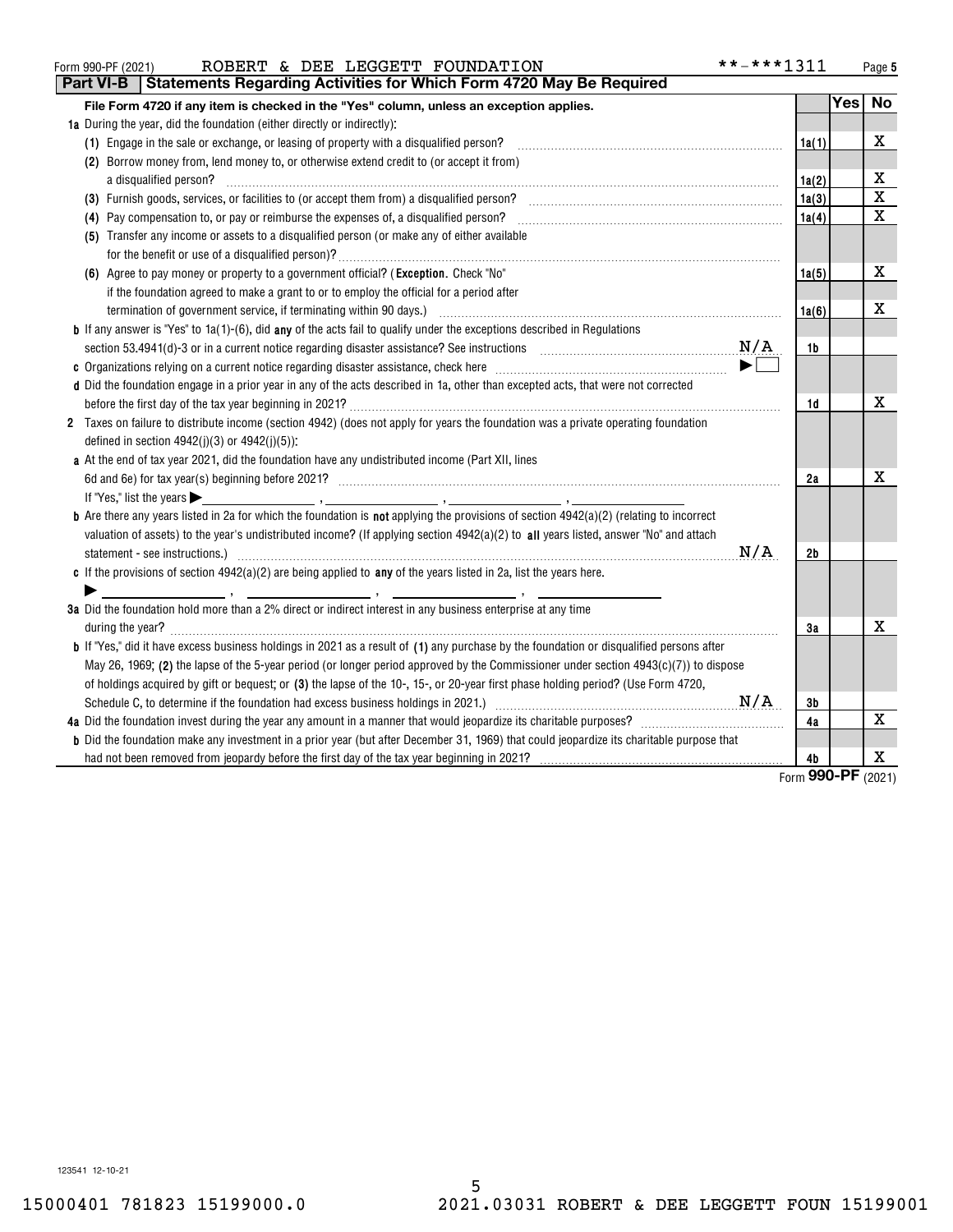| Part VI-B<br><b>Statements Regarding Activities for Which Form 4720 May Be Required</b><br>(continued)<br><b>Yes</b><br><b>No</b><br>5a During the year, did the foundation pay or incur any amount to:<br>X<br>5a(1)<br>Influence the outcome of any specific public election (see section 4955); or to carry on, directly or indirectly,<br>(2)<br>х<br>5a(2)<br>X<br>5a(3)<br>(4) Provide a grant to an organization other than a charitable, etc., organization described in section<br>х<br>5a(4)<br>(5) Provide for any purpose other than religious, charitable, scientific, literary, or educational purposes, or for<br>х<br>5a(5) |
|---------------------------------------------------------------------------------------------------------------------------------------------------------------------------------------------------------------------------------------------------------------------------------------------------------------------------------------------------------------------------------------------------------------------------------------------------------------------------------------------------------------------------------------------------------------------------------------------------------------------------------------------|
|                                                                                                                                                                                                                                                                                                                                                                                                                                                                                                                                                                                                                                             |
|                                                                                                                                                                                                                                                                                                                                                                                                                                                                                                                                                                                                                                             |
|                                                                                                                                                                                                                                                                                                                                                                                                                                                                                                                                                                                                                                             |
|                                                                                                                                                                                                                                                                                                                                                                                                                                                                                                                                                                                                                                             |
|                                                                                                                                                                                                                                                                                                                                                                                                                                                                                                                                                                                                                                             |
|                                                                                                                                                                                                                                                                                                                                                                                                                                                                                                                                                                                                                                             |
|                                                                                                                                                                                                                                                                                                                                                                                                                                                                                                                                                                                                                                             |
|                                                                                                                                                                                                                                                                                                                                                                                                                                                                                                                                                                                                                                             |
|                                                                                                                                                                                                                                                                                                                                                                                                                                                                                                                                                                                                                                             |
|                                                                                                                                                                                                                                                                                                                                                                                                                                                                                                                                                                                                                                             |
| <b>b</b> If any answer is "Yes" to 5a(1)-(5), did any of the transactions fail to qualify under the exceptions described in Regulations                                                                                                                                                                                                                                                                                                                                                                                                                                                                                                     |
| section 53.4945 or in a current notice regarding disaster assistance? See instructions $M/A$<br>5b                                                                                                                                                                                                                                                                                                                                                                                                                                                                                                                                          |
| $\blacktriangleright$ $\Box$                                                                                                                                                                                                                                                                                                                                                                                                                                                                                                                                                                                                                |
| <b>d</b> If the answer is "Yes" to question 5a(4), does the foundation claim exemption from the tax because it maintained                                                                                                                                                                                                                                                                                                                                                                                                                                                                                                                   |
| N/A<br>5d                                                                                                                                                                                                                                                                                                                                                                                                                                                                                                                                                                                                                                   |
| If "Yes," attach the statement required by Regulations section 53.4945-5(d).                                                                                                                                                                                                                                                                                                                                                                                                                                                                                                                                                                |
| 6a Did the foundation, during the year, receive any funds, directly or indirectly, to pay premiums on                                                                                                                                                                                                                                                                                                                                                                                                                                                                                                                                       |
| х<br>6а                                                                                                                                                                                                                                                                                                                                                                                                                                                                                                                                                                                                                                     |
| X<br><b>b</b> Did the foundation, during the year, pay premiums, directly or indirectly, on a personal benefit contract?<br>6b                                                                                                                                                                                                                                                                                                                                                                                                                                                                                                              |
| If "Yes" to 6b, file Form 8870.                                                                                                                                                                                                                                                                                                                                                                                                                                                                                                                                                                                                             |
| x<br>7а<br>7a At any time during the tax year, was the foundation a party to a prohibited tax shelter transaction?                                                                                                                                                                                                                                                                                                                                                                                                                                                                                                                          |
| 7b                                                                                                                                                                                                                                                                                                                                                                                                                                                                                                                                                                                                                                          |
| Is the foundation subject to the section 4960 tax on payment(s) of more than \$1,000,000 in remuneration or<br>8                                                                                                                                                                                                                                                                                                                                                                                                                                                                                                                            |
| x<br>8<br>excess parachute payment(s) during the year?<br><b>Part VII</b><br>Information About Officers, Directors, Trustees, Foundation Managers, Highly                                                                                                                                                                                                                                                                                                                                                                                                                                                                                   |

**Paid Employees, and Contractors**

**1 List all officers, directors, trustees, and foundation managers and their compensation.**

| (a) Name and address | (b) Title, and average<br>hours per week devoted<br>to position | (c) Compensation<br>(If not paid,<br>enter -0-) | (d) Contributions to<br>employee benefit plans<br>and deferred<br>compensation | (e) Expense<br>account, other<br>allowances |
|----------------------|-----------------------------------------------------------------|-------------------------------------------------|--------------------------------------------------------------------------------|---------------------------------------------|
| SEE STATEMENT 5      |                                                                 | 0.                                              | 0.                                                                             | 0.                                          |
|                      |                                                                 |                                                 |                                                                                |                                             |
|                      |                                                                 |                                                 |                                                                                |                                             |
|                      |                                                                 |                                                 |                                                                                |                                             |

# **2 Compensation of five highest-paid employees (other than those included on line 1). If none, enter "NONE."**

| (a) Name and address of each employee paid more than \$50,000 | (b) Title, and average<br>hours per week<br>devoted to position | (c) Compensation | (d) Contributions to<br>employee benefit plans<br>and deferred<br>compensation | (e) Expense<br>account, other<br>allowances |
|---------------------------------------------------------------|-----------------------------------------------------------------|------------------|--------------------------------------------------------------------------------|---------------------------------------------|
| <b>NONE</b>                                                   |                                                                 |                  |                                                                                |                                             |
|                                                               |                                                                 |                  |                                                                                |                                             |
|                                                               |                                                                 |                  |                                                                                |                                             |
|                                                               |                                                                 |                  |                                                                                |                                             |
|                                                               |                                                                 |                  |                                                                                |                                             |
|                                                               |                                                                 |                  |                                                                                |                                             |
|                                                               |                                                                 |                  |                                                                                |                                             |
|                                                               |                                                                 |                  |                                                                                |                                             |
|                                                               |                                                                 |                  |                                                                                |                                             |
|                                                               |                                                                 |                  |                                                                                |                                             |
| <b>Total</b> number of other employees paid over \$50,000     |                                                                 |                  |                                                                                | 0                                           |
|                                                               |                                                                 |                  |                                                                                | $0.00 \text{ } \text{D}$                    |

| Form 990-PF (2021) |  |
|--------------------|--|
|--------------------|--|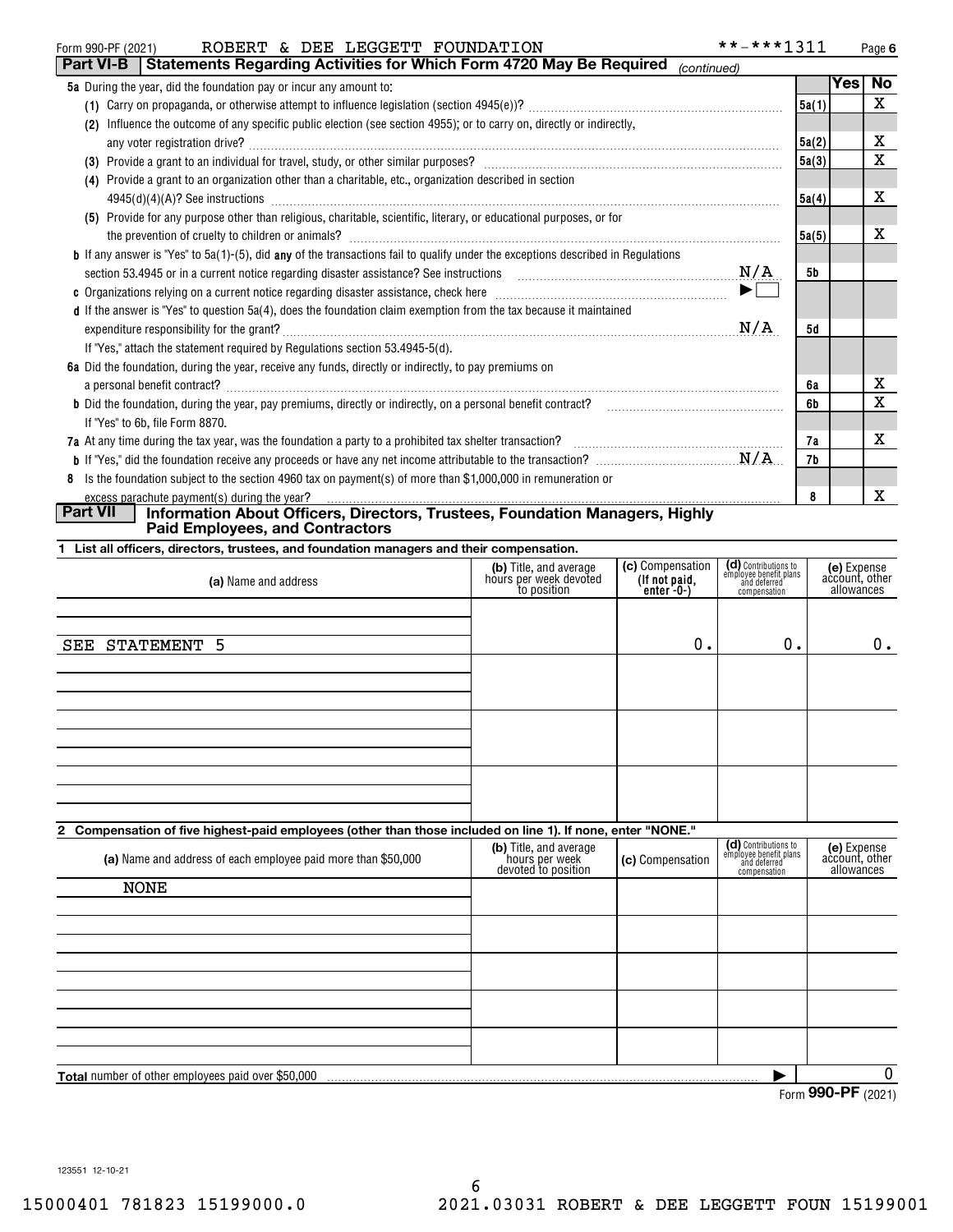| Form 990-PF (2021)           | ROBERT & DEE LEGGETT FOUNDATION                                                                                                                                                                                               | **-***1311          | Page 7             |
|------------------------------|-------------------------------------------------------------------------------------------------------------------------------------------------------------------------------------------------------------------------------|---------------------|--------------------|
| <b>Part VII</b>              | Information About Officers, Directors, Trustees, Foundation Managers, Highly<br>Paid Employees, and Contractors (continued)                                                                                                   |                     |                    |
|                              | 3 Five highest-paid independent contractors for professional services. If none, enter "NONE."                                                                                                                                 |                     |                    |
|                              | (a) Name and address of each person paid more than \$50,000                                                                                                                                                                   | (b) Type of service | (c) Compensation   |
| <b>NONE</b>                  |                                                                                                                                                                                                                               |                     |                    |
|                              |                                                                                                                                                                                                                               |                     |                    |
|                              |                                                                                                                                                                                                                               |                     |                    |
|                              |                                                                                                                                                                                                                               |                     |                    |
|                              |                                                                                                                                                                                                                               |                     |                    |
|                              |                                                                                                                                                                                                                               |                     |                    |
|                              |                                                                                                                                                                                                                               |                     |                    |
|                              |                                                                                                                                                                                                                               |                     |                    |
|                              |                                                                                                                                                                                                                               | ▶                   | 0                  |
|                              | <b>Part VIII-A   Summary of Direct Charitable Activities</b>                                                                                                                                                                  |                     |                    |
|                              | List the foundation's four largest direct charitable activities during the tax year. Include relevant statistical information such as the                                                                                     |                     |                    |
|                              | number of organizations and other beneficiaries served, conferences convened, research papers produced, etc.                                                                                                                  |                     | Expenses           |
| N/A<br>$1 \quad \cdots$      |                                                                                                                                                                                                                               |                     |                    |
|                              |                                                                                                                                                                                                                               |                     |                    |
| $\mathbf{2}$                 |                                                                                                                                                                                                                               |                     |                    |
|                              |                                                                                                                                                                                                                               |                     |                    |
|                              |                                                                                                                                                                                                                               |                     |                    |
| 3                            | <u> 1989 - John Stein, Amerikaansk politiker (</u>                                                                                                                                                                            |                     |                    |
|                              |                                                                                                                                                                                                                               |                     |                    |
|                              | the control of the control of the control of the control of the control of the control of the control of the control of the control of the control of the control of the control of the control of the control of the control |                     |                    |
|                              |                                                                                                                                                                                                                               |                     |                    |
|                              |                                                                                                                                                                                                                               |                     |                    |
|                              | Part VIII-B   Summary of Program-Related Investments                                                                                                                                                                          |                     |                    |
|                              | Describe the two largest program-related investments made by the foundation during the tax year on lines 1 and 2.                                                                                                             |                     | Amount             |
| N/A<br>$\mathbf 1$           |                                                                                                                                                                                                                               |                     |                    |
|                              |                                                                                                                                                                                                                               |                     |                    |
|                              |                                                                                                                                                                                                                               |                     |                    |
|                              |                                                                                                                                                                                                                               |                     |                    |
|                              |                                                                                                                                                                                                                               |                     |                    |
| $3 \qquad \qquad$            | All other program-related investments. See instructions.                                                                                                                                                                      |                     |                    |
|                              |                                                                                                                                                                                                                               |                     |                    |
|                              |                                                                                                                                                                                                                               |                     |                    |
|                              |                                                                                                                                                                                                                               |                     |                    |
|                              |                                                                                                                                                                                                                               |                     |                    |
|                              |                                                                                                                                                                                                                               | ▶                   | $0$ .              |
| Total. Add lines 1 through 3 |                                                                                                                                                                                                                               |                     | Form 990-PF (2021) |
|                              |                                                                                                                                                                                                                               |                     |                    |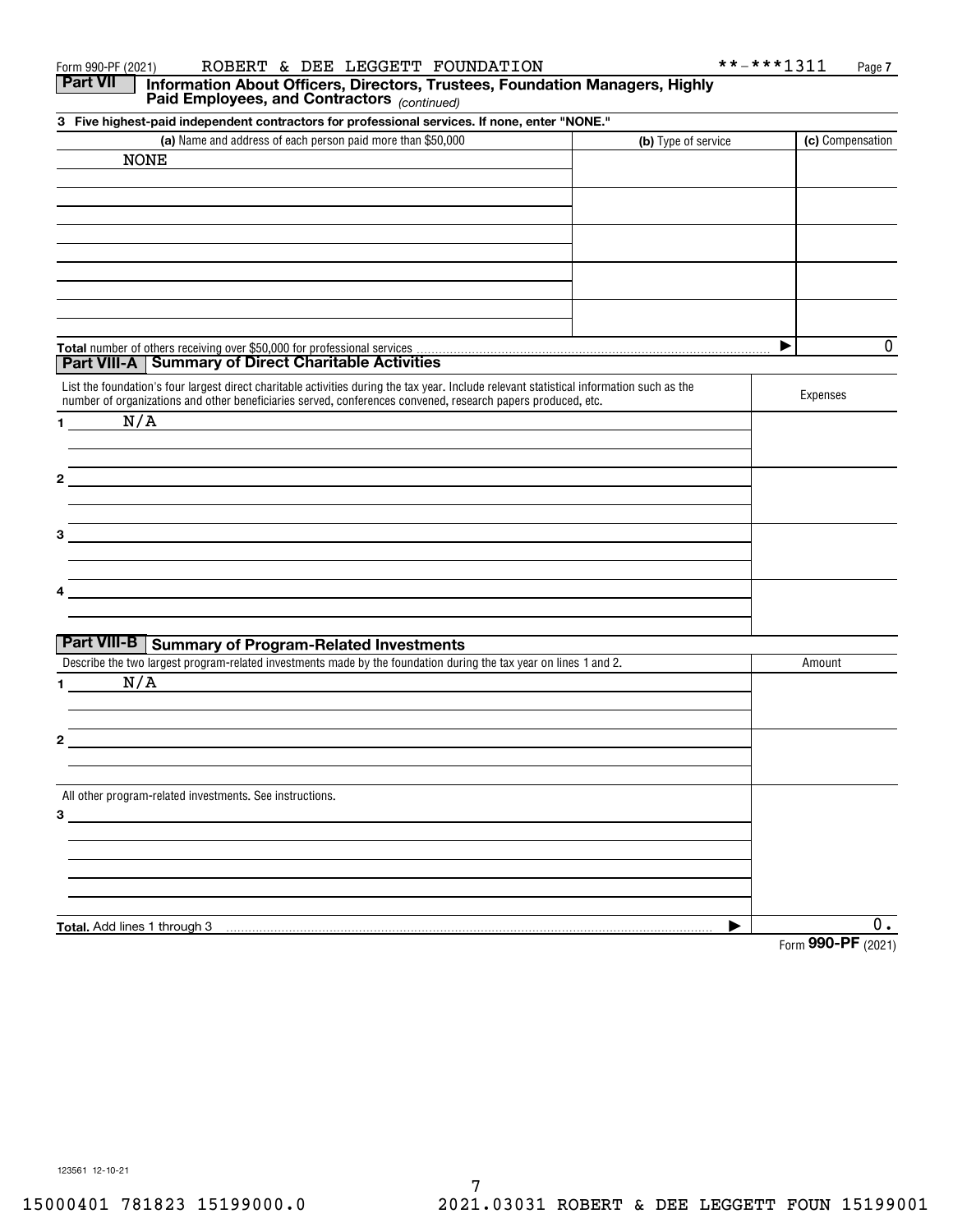## Form 990-PF (2021) ROBERT & DEE LEGGETT FOUNDATION \*\*-\*\*\*1311 Page

**Part IX** | Minimum Investment Return (All domestic foundations must complete this part. Foreign foundations, see instructions.)

| 1              | Fair market value of assets not used (or held for use) directly in carrying out charitable, etc., purposes:                                                                                                                    |                         |                |                         |
|----------------|--------------------------------------------------------------------------------------------------------------------------------------------------------------------------------------------------------------------------------|-------------------------|----------------|-------------------------|
|                |                                                                                                                                                                                                                                |                         | 1a             | <u>5,227,098.</u>       |
|                | <b>b</b> Average of monthly cash balances                                                                                                                                                                                      |                         | 1b             | 53,407.                 |
|                |                                                                                                                                                                                                                                |                         | 1c             |                         |
|                | d Total (add lines 1a, b, and c) manufactured and control of the control of the control of the control of the control of the control of the control of the control of the control of the control of the control of the control |                         | 1d             | 5,280,505.              |
|                | e Reduction claimed for blockage or other factors reported on lines 1a and                                                                                                                                                     |                         |                |                         |
|                | 1c (attach detailed explanation) $\frac{1}{16}$ = 1e                                                                                                                                                                           | $0$ .                   |                |                         |
| $\overline{2}$ | Acquisition indebtedness applicable to line 1 assets [11] matter content in the state of the state of the state of the state of the state of the state of the state of the state of the state of the state of the state of the |                         | $\overline{2}$ | 0.                      |
| 3              | Subtract line 2 from line 1d <b>Machinese and Contract Line 2</b> from line 1d <b>machinese and contract line 2</b> from line 1d                                                                                               |                         | $\mathbf{3}$   | 5, 280, 505.            |
| 4              | Cash deemed held for charitable activities. Enter 1.5% (0.015) of line 3 (for greater amount, see instructions)                                                                                                                |                         | $\overline{4}$ | 79,208.                 |
| 5              | Net value of noncharitable-use assets. Subtract line 4 from line 3 [11] manufacture contract the contract of noncharitable-use assets. Subtract line 4 from line 3                                                             |                         | 5              | $\overline{5,201,297.}$ |
| 6              | Minimum investment return. Enter 5% (0.05) of line 5                                                                                                                                                                           |                         | $6\phantom{a}$ | $260,065$ .             |
|                | <b>Part X</b><br><b>Distributable Amount</b> (see instructions) (Section 4942(j)(3) and (j)(5) private operating foundations and certain                                                                                       |                         |                |                         |
|                | foreign organizations, check here $\blacktriangleright \Box$ and do not complete this part.)                                                                                                                                   |                         |                |                         |
| 1              |                                                                                                                                                                                                                                |                         | 1.             | 260,065.                |
|                |                                                                                                                                                                                                                                | 227.                    |                |                         |
| b              |                                                                                                                                                                                                                                | 2b                      |                |                         |
|                | c Add lines 2a and 2b [11] matter contract the contract of the contract of the contract of the contract of the contract of the contract of the contract of the contract of the contract of the contract of the contract of the |                         | 2c             | 227.                    |
| 3              |                                                                                                                                                                                                                                |                         | 3              | 259,838.                |
| 4              |                                                                                                                                                                                                                                |                         | 4              | 0.                      |
| 5              |                                                                                                                                                                                                                                |                         | 5              | 259,838.                |
| 6              |                                                                                                                                                                                                                                |                         | 6              | 0.                      |
|                |                                                                                                                                                                                                                                |                         | $\overline{7}$ | 259,838.                |
|                | Part XI<br><b>Qualifying Distributions</b> (see instructions)                                                                                                                                                                  |                         |                |                         |
|                | Amounts paid (including administrative expenses) to accomplish charitable, etc., purposes:                                                                                                                                     |                         |                |                         |
| a              |                                                                                                                                                                                                                                |                         | 1a             | 386,366.                |
| b              |                                                                                                                                                                                                                                |                         |                | 0.                      |
| $\overline{2}$ |                                                                                                                                                                                                                                | $\overline{\mathbf{2}}$ |                |                         |
| 3              | Amounts set aside for specific charitable projects that satisfy the:                                                                                                                                                           |                         |                |                         |
| a              | Suitability test (prior IRS approval required)                                                                                                                                                                                 |                         | 3a             |                         |
|                |                                                                                                                                                                                                                                |                         | 3b             |                         |
| 4              |                                                                                                                                                                                                                                |                         | $\overline{4}$ | 386,366.                |
|                |                                                                                                                                                                                                                                |                         |                |                         |

8 15000401 781823 15199000.0 2021.03031 ROBERT & DEE LEGGETT FOUN 15199001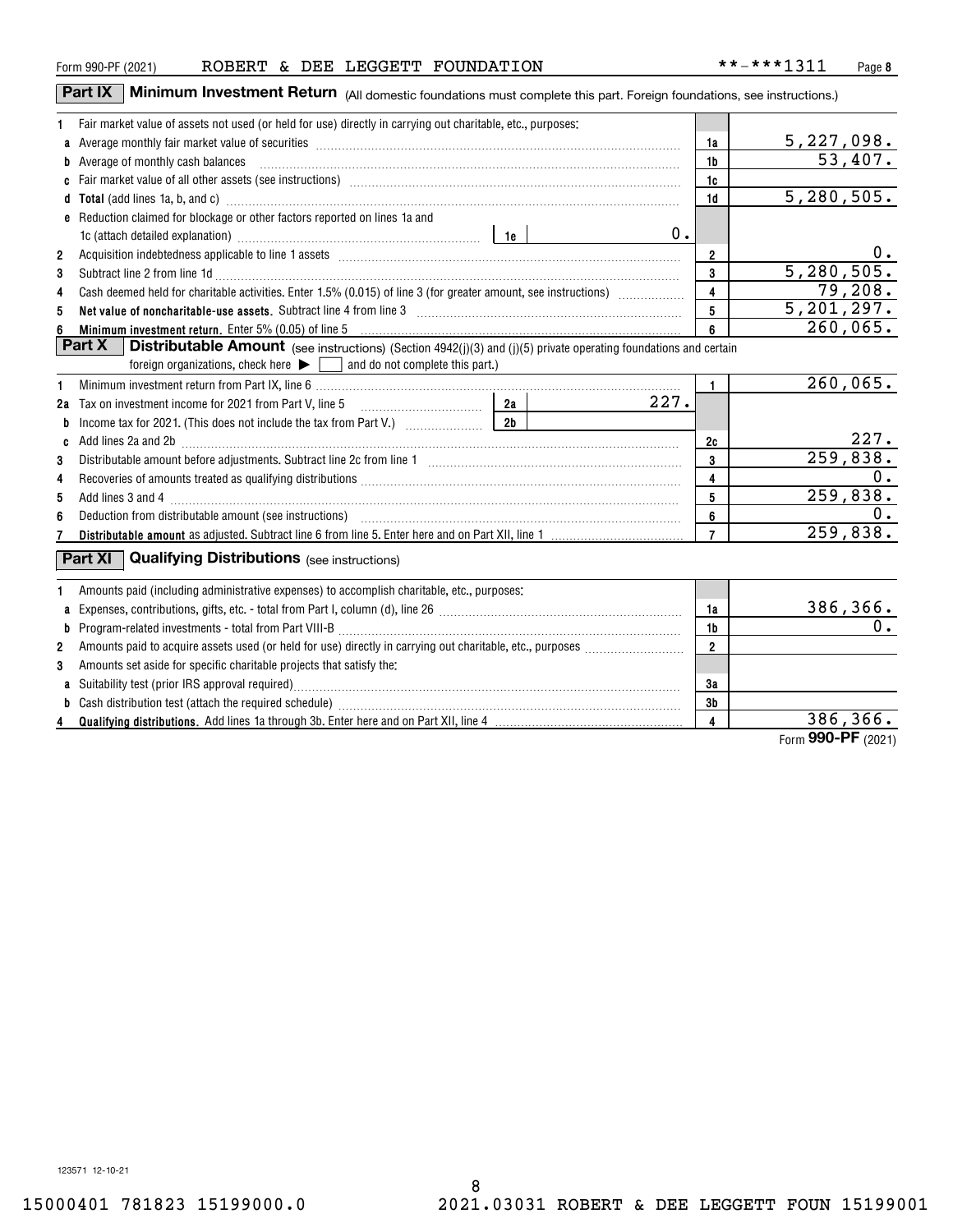## **Part XII** Undistributed Income (see instructions)

|                                                                                                          | (a)<br>Corpus | (b)<br>Years prior to 2020 | (c)<br>2020 | (d)<br>2021 |
|----------------------------------------------------------------------------------------------------------|---------------|----------------------------|-------------|-------------|
| 1 Distributable amount for 2021 from Part X,                                                             |               |                            |             |             |
|                                                                                                          |               |                            |             | 259,838.    |
| 2 Undistributed income, if any, as of the end of 2021:                                                   |               |                            |             |             |
| a Enter amount for 2020 only                                                                             |               |                            | 0.          |             |
| <b>b</b> Total for prior years:                                                                          |               | 0.                         |             |             |
| 3 Excess distributions carryover, if any, to 2021:                                                       |               |                            |             |             |
| 53,353.<br>a From 2016<br>المستنب                                                                        |               |                            |             |             |
| $\overline{54,174}$ .<br><b>b</b> From 2017                                                              |               |                            |             |             |
| .<br>775,640.<br>c From 2018                                                                             |               |                            |             |             |
| .<br>144,652.<br><b>d</b> From 2019                                                                      |               |                            |             |             |
| .<br>$\overline{55,915}$ .<br>e From 2020                                                                |               |                            |             |             |
| .                                                                                                        | 1,083,734.    |                            |             |             |
| 4 Qualifying distributions for 2021 from                                                                 |               |                            |             |             |
| Part XI, line 4: ▶ \$ 386, 366.                                                                          |               |                            |             |             |
| a Applied to 2020, but not more than line 2a                                                             |               |                            | 0.          |             |
| <b>b</b> Applied to undistributed income of prior                                                        |               |                            |             |             |
| years (Election required - see instructions)                                                             |               | 0.                         |             |             |
| c Treated as distributions out of corpus                                                                 |               |                            |             |             |
| (Election required - see instructions)                                                                   | 0.            |                            |             |             |
| d Applied to 2021 distributable amount<br>.                                                              |               |                            |             | 259,838.    |
| e Remaining amount distributed out of corpus                                                             | 126, 528.     |                            |             |             |
| 5 Excess distributions carryover applied to 2021<br>(If an amount appears in column (d), the same amount |               |                            |             |             |
| 6 Enter the net total of each column as                                                                  | 0.            |                            |             | $0$ .       |
| indicated below;                                                                                         | 1,210,262.    |                            |             |             |
| <b>a</b> Corpus. Add lines 3f, 4c, and 4e. Subtract line 5                                               |               |                            |             |             |
| <b>b</b> Prior years' undistributed income. Subtract                                                     |               | 0.                         |             |             |
| <b>c</b> Enter the amount of prior years'                                                                |               |                            |             |             |
| undistributed income for which a notice of                                                               |               |                            |             |             |
| deficiency has been issued, or on which<br>the section 4942(a) tax has been previously                   |               |                            |             |             |
| assessed                                                                                                 |               | 0.                         |             |             |
| d Subtract line 6c from line 6b. Taxable                                                                 |               |                            |             |             |
|                                                                                                          |               | 0.                         |             |             |
| e Undistributed income for 2020. Subtract line                                                           |               |                            |             |             |
| 4a from line 2a. Taxable amount - see instr.                                                             |               |                            | 0.          |             |
| f Undistributed income for 2021. Subtract                                                                |               |                            |             |             |
| lines 4d and 5 from line 1. This amount must                                                             |               |                            |             |             |
| be distributed in 2022                                                                                   |               |                            |             | 0.          |
| 7 Amounts treated as distributions out of                                                                |               |                            |             |             |
| corpus to satisfy requirements imposed by                                                                |               |                            |             |             |
| section 170(b)(1)(F) or 4942(g)(3) (Election                                                             |               |                            |             |             |
| may be required - see instructions)                                                                      | 0.            |                            |             |             |
| 8 Excess distributions carryover from 2016                                                               |               |                            |             |             |
| not applied on line 5 or line 7                                                                          | 53,353.       |                            |             |             |
| 9 Excess distributions carryover to 2022.                                                                |               |                            |             |             |
| Subtract lines 7 and 8 from line 6a                                                                      | 1,156,909.    |                            |             |             |
| 10 Analysis of line 9:                                                                                   |               |                            |             |             |
| 54, 174.<br>a Excess from 2017<br>775,640.                                                               |               |                            |             |             |
| <b>b</b> Excess from 2018 $\ldots$<br>144,652.                                                           |               |                            |             |             |
| c Excess from 2019<br>55,915.<br><b>d</b> Excess from 2020                                               |               |                            |             |             |
| 126,528.<br>e Excess from 2021.                                                                          |               |                            |             |             |

9

123581 12-10-21

Form (2021) **990-PF**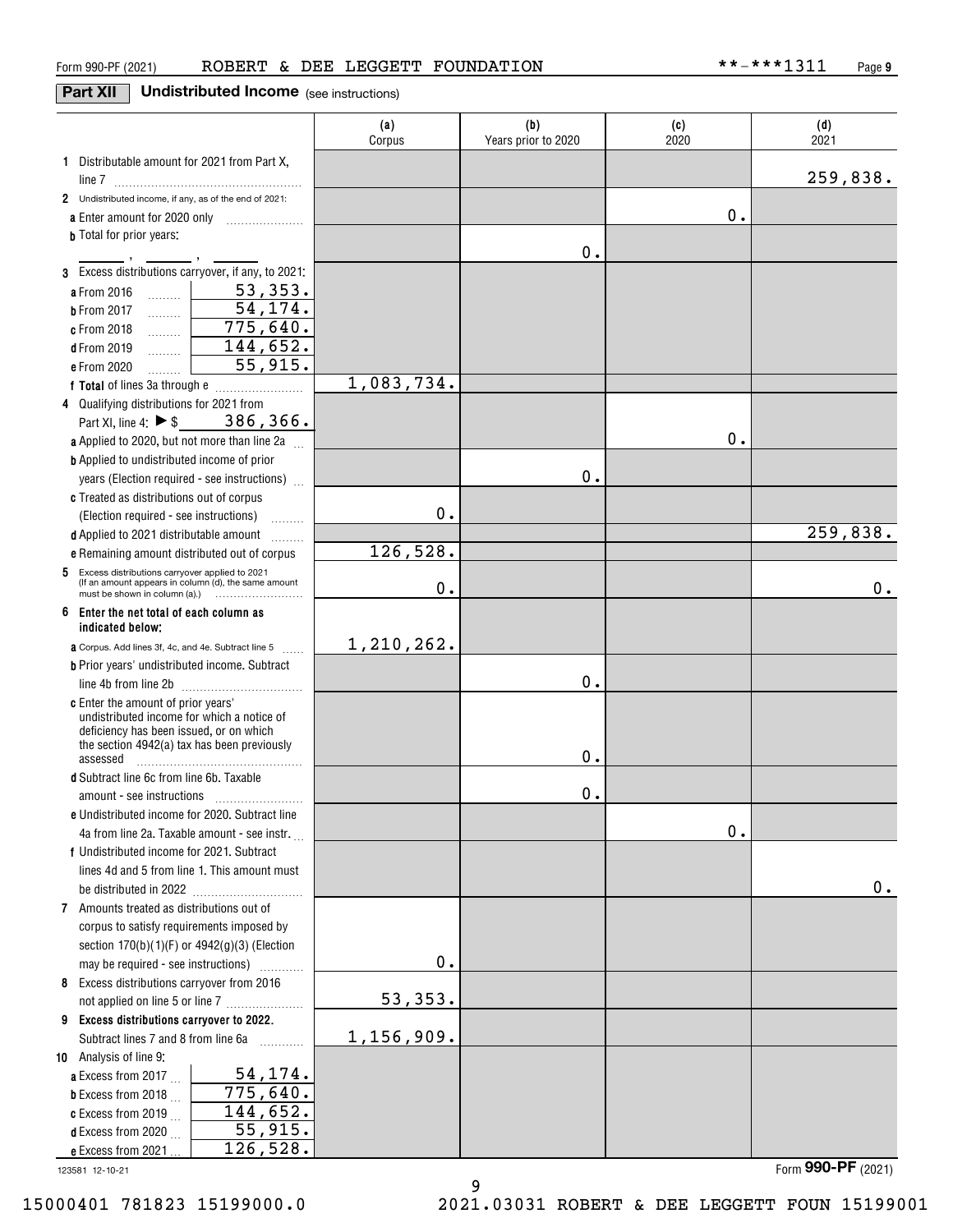| Form 990-PF (2021)                                                                                                                                   | ROBERT & DEE LEGGETT FOUNDATION |          |               | **-***1311      | Page 10    |
|------------------------------------------------------------------------------------------------------------------------------------------------------|---------------------------------|----------|---------------|-----------------|------------|
| <b>Part XIII Private Operating Foundations</b> (see instructions and Part VI-A, question 9)                                                          |                                 |          |               | N/A             |            |
| <b>1</b> a If the foundation has received a ruling or determination letter that it is a private operating                                            |                                 |          |               |                 |            |
| foundation, and the ruling is effective for 2021, enter the date of the ruling                                                                       |                                 |          | ▶             |                 |            |
| <b>b</b> Check box to indicate whether the foundation is a private operating foundation described in section                                         |                                 |          | 1.1.1.1.1.1   | $4942(j)(3)$ or | 4942(j)(5) |
| 2 a Enter the lesser of the adjusted net                                                                                                             | Tax year                        |          | Prior 3 years |                 |            |
| income from Part I or the minimum                                                                                                                    | (a) 2021                        | (b) 2020 | $(c)$ 2019    | $(d)$ 2018      | (e) Total  |
| investment return from Part IX for                                                                                                                   |                                 |          |               |                 |            |
|                                                                                                                                                      |                                 |          |               |                 |            |
| <b>b</b> 85% (0.85) of line 2a                                                                                                                       |                                 |          |               |                 |            |
| c Qualifying distributions from Part XI,                                                                                                             |                                 |          |               |                 |            |
| line 4, for each year listed                                                                                                                         |                                 |          |               |                 |            |
| <b>d</b> Amounts included in line 2c not                                                                                                             |                                 |          |               |                 |            |
| used directly for active conduct of                                                                                                                  |                                 |          |               |                 |            |
| exempt activities                                                                                                                                    |                                 |          |               |                 |            |
| e Qualifying distributions made directly                                                                                                             |                                 |          |               |                 |            |
| for active conduct of exempt activities.                                                                                                             |                                 |          |               |                 |            |
| Subtract line 2d from line 2c                                                                                                                        |                                 |          |               |                 |            |
| Complete 3a, b, or c for the<br>3<br>alternative test relied upon:                                                                                   |                                 |          |               |                 |            |
| <b>a</b> "Assets" alternative test - enter:                                                                                                          |                                 |          |               |                 |            |
| (1) Value of all assets $\ldots$                                                                                                                     |                                 |          |               |                 |            |
| (2) Value of assets qualifying                                                                                                                       |                                 |          |               |                 |            |
| under section $4942(j)(3)(B)(i)$                                                                                                                     |                                 |          |               |                 |            |
| <b>b</b> "Endowment" alternative test - enter<br>2/3 of minimum investment return                                                                    |                                 |          |               |                 |            |
| shown in Part IX, line 6, for each year                                                                                                              |                                 |          |               |                 |            |
|                                                                                                                                                      |                                 |          |               |                 |            |
| c "Support" alternative test - enter:                                                                                                                |                                 |          |               |                 |            |
| (1) Total support other than gross                                                                                                                   |                                 |          |               |                 |            |
| investment income (interest,<br>dividends, rents, payments on                                                                                        |                                 |          |               |                 |            |
| securities loans (section                                                                                                                            |                                 |          |               |                 |            |
| $512(a)(5)$ , or royalties)                                                                                                                          |                                 |          |               |                 |            |
| (2) Support from general public<br>and 5 or more exempt                                                                                              |                                 |          |               |                 |            |
| organizations as provided in                                                                                                                         |                                 |          |               |                 |            |
| section $4942(j)(3)(B)(iii)$<br>.                                                                                                                    |                                 |          |               |                 |            |
| (3) Largest amount of support from                                                                                                                   |                                 |          |               |                 |            |
| an exempt organization                                                                                                                               |                                 |          |               |                 |            |
| (4) Gross investment income<br>Supplementary Information (Complete this part only if the foundation had \$5,000 or more in assets<br><b>Part XIV</b> |                                 |          |               |                 |            |
| at any time during the year-see instructions.)                                                                                                       |                                 |          |               |                 |            |
|                                                                                                                                                      |                                 |          |               |                 |            |

### **1Information Regarding Foundation Managers:**

**a**List any managers of the foundation who have contributed more than 2% of the total contributions received by the foundation before the close of any tax year (but only if they have contributed more than \$5,000). (See section 507(d)(2).)

## ROBERT N. LEGGETT, JR.

**b**List any managers of the foundation who own 10% or more of the stock of a corporation (or an equally large portion of the ownership of a partnership or other entity) of which the foundation has a 10% or greater interest.

### NONE

### **2Information Regarding Contribution, Grant, Gift, Loan, Scholarship, etc., Programs:**

Check here  $\blacktriangleright\boxed{\textbf{X}}$  if the foundation only makes contributions to preselected charitable organizations and does not accept unsolicited requests for funds. If the foundation makes gifts, grants, etc., to individuals or organizations under other conditions, complete items 2a, b, c, and d.

10

**a**The name, address, and telephone number or email address of the person to whom applications should be addressed:

**b**The form in which applications should be submitted and information and materials they should include:

**c**Any submission deadlines:

**d** Any restrictions or limitations on awards, such as by geographical areas, charitable fields, kinds of institutions, or other factors: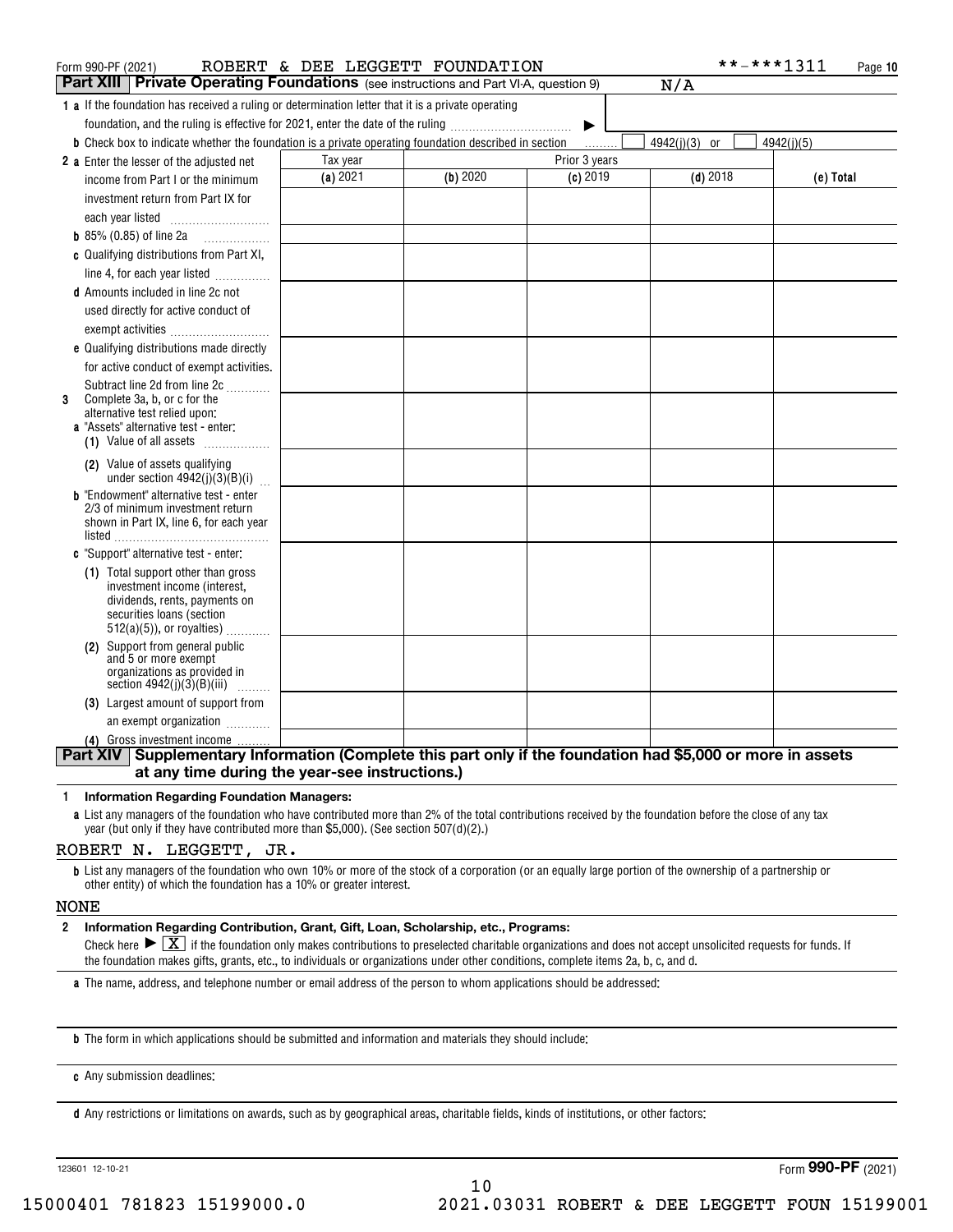*(continued)* **Part XIV Supplementary Information**

| Grants and Contributions Paid During the Year or Approved for Future Payment<br>3 |                                                                                                                    |                         |                                              |                    |
|-----------------------------------------------------------------------------------|--------------------------------------------------------------------------------------------------------------------|-------------------------|----------------------------------------------|--------------------|
| Recipient<br>Name and address (home or business)                                  | If recipient is an individual,<br>show any relationship to<br>any foundation manager<br>or substantial contributor | Foundation<br>status of | Purpose of grant or<br>contribution<br>$***$ | Amount             |
|                                                                                   |                                                                                                                    | recipient               |                                              |                    |
| a Paid during the year                                                            |                                                                                                                    |                         |                                              |                    |
|                                                                                   |                                                                                                                    |                         |                                              |                    |
| AMERICAN HIKING SOCIETY, INC.                                                     |                                                                                                                    |                         | EXPANDING THE IMPACT                         |                    |
| 8403 COLESVILLE RD SUITE 1100                                                     |                                                                                                                    |                         | OF AHS'S ALTERNATIVE                         |                    |
| SILVER SPRING, MD 20910                                                           |                                                                                                                    |                         | BREAK PROGRAM                                | 5,000.             |
| ANACOSTIA WATERSHED SOCIETY                                                       |                                                                                                                    |                         | ENVISIONING                                  |                    |
| 4302 BALTIMORE AVENUE                                                             |                                                                                                                    |                         | ENVIRONMENTAL                                |                    |
| BLADENSBURG, MD 20710                                                             |                                                                                                                    |                         | EDUCATION AT THE 11TH                        |                    |
|                                                                                   |                                                                                                                    |                         | STREET BRIDGE PARK                           | 15,000.            |
| ANDREW CHAPEL UNITED METHODIST CHURCH                                             |                                                                                                                    |                         | HUNGER RELIEF AND                            |                    |
| 1301 TRAP ROAD                                                                    |                                                                                                                    |                         | <b>MISSIONS: AFGHAN</b>                      |                    |
| VIENNA, VA 22182                                                                  |                                                                                                                    |                         | REFUGEE FAMILY -                             |                    |
|                                                                                   |                                                                                                                    |                         | PRESIDENTS<br>DISCRETIONARY FUND             | 2,000.             |
|                                                                                   |                                                                                                                    |                         |                                              |                    |
|                                                                                   |                                                                                                                    |                         |                                              |                    |
| ARLINGTON FOOD ASSISTANCE PROGRAM                                                 |                                                                                                                    |                         | <b>HUNGER RELIEF</b>                         |                    |
| PO BOX 6261<br>ARLINGTON, VA 22206                                                |                                                                                                                    |                         |                                              | 1,000.             |
|                                                                                   |                                                                                                                    |                         |                                              |                    |
|                                                                                   |                                                                                                                    |                         |                                              |                    |
| ART FOR HUMANITY                                                                  |                                                                                                                    |                         | HUNGER RELIEF AND                            |                    |
| 635 S. 25TH STREET                                                                |                                                                                                                    |                         | SCHOLARSHIPS                                 |                    |
| ARLINGTON, VA 22202-2529                                                          | SEE CONTINUATION SHEET(S)                                                                                          |                         | $\blacktriangleright$ 3a                     | 2,000.<br>381,336. |
| <b>b</b> Approved for future payment                                              |                                                                                                                    |                         |                                              |                    |
|                                                                                   |                                                                                                                    |                         |                                              |                    |
| <b>NONE</b>                                                                       |                                                                                                                    |                         |                                              |                    |
|                                                                                   |                                                                                                                    |                         |                                              |                    |
|                                                                                   |                                                                                                                    |                         |                                              |                    |
|                                                                                   |                                                                                                                    |                         |                                              |                    |
|                                                                                   |                                                                                                                    |                         |                                              |                    |
|                                                                                   |                                                                                                                    |                         |                                              |                    |
|                                                                                   |                                                                                                                    |                         |                                              |                    |
|                                                                                   |                                                                                                                    |                         |                                              |                    |
|                                                                                   |                                                                                                                    |                         |                                              |                    |
|                                                                                   |                                                                                                                    |                         |                                              |                    |
| Total                                                                             |                                                                                                                    |                         | $\triangleright$ 3b                          | 0.                 |
|                                                                                   |                                                                                                                    |                         |                                              | Form 990-PF (2021) |

123611 12-10-21 \*\* SEE PURPOSE OF GRANT CONTINUATIONS

11

15000401 781823 15199000.0 2021.03031 ROBERT & DEE LEGGETT FOUN 15199001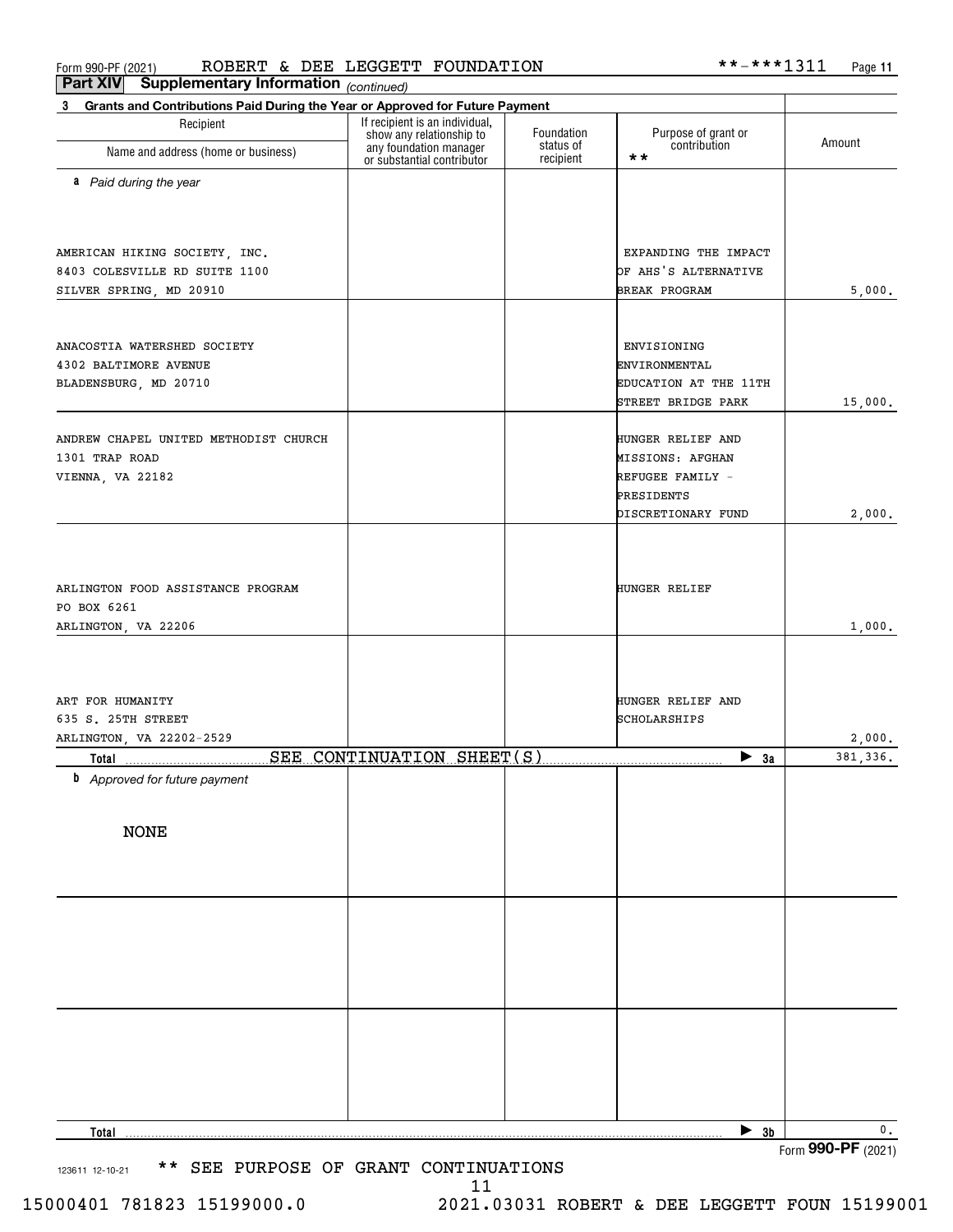# **Part XV-A Analysis of Income-Producing Activities**

| Enter gross amounts unless otherwise indicated.                                                                                                                                                                                                                                                                                                                                                                                                                      |                 | Unrelated business income |                      | Excluded by section 512, 513, or 514 | (e)               |
|----------------------------------------------------------------------------------------------------------------------------------------------------------------------------------------------------------------------------------------------------------------------------------------------------------------------------------------------------------------------------------------------------------------------------------------------------------------------|-----------------|---------------------------|----------------------|--------------------------------------|-------------------|
|                                                                                                                                                                                                                                                                                                                                                                                                                                                                      | (a)<br>Business | (b)                       | <b>(C)</b><br>Exclu- | (d)                                  | Related or exempt |
| 1 Program service revenue:                                                                                                                                                                                                                                                                                                                                                                                                                                           | code            | Amount                    | sion<br>code         | Amount                               | function income   |
| a                                                                                                                                                                                                                                                                                                                                                                                                                                                                    |                 |                           |                      |                                      |                   |
| <u> 1989 - Johann John Stone, mars eta biztanleria (</u><br>b                                                                                                                                                                                                                                                                                                                                                                                                        |                 |                           |                      |                                      |                   |
| <u> 1989 - Johann Barn, mars ann an t-Amhain Aonaichte ann an t-Aonaichte ann an t-Aonaichte ann an t-Aonaichte a</u><br>C                                                                                                                                                                                                                                                                                                                                           |                 |                           |                      |                                      |                   |
| <u> 1989 - Johann Barn, amerikansk politiker (d. 1989)</u>                                                                                                                                                                                                                                                                                                                                                                                                           |                 |                           |                      |                                      |                   |
| <u> 1989 - Johann Barn, mars and de Branch Barn, mars and de Branch Barn, mars and de Branch Barn, mars and de Br</u>                                                                                                                                                                                                                                                                                                                                                |                 |                           |                      |                                      |                   |
| <u> 1989 - Johann John Stone, markin fizikar (</u>                                                                                                                                                                                                                                                                                                                                                                                                                   |                 |                           |                      |                                      |                   |
| Fees and contracts from government agencies                                                                                                                                                                                                                                                                                                                                                                                                                          |                 |                           |                      |                                      |                   |
| g                                                                                                                                                                                                                                                                                                                                                                                                                                                                    |                 |                           |                      |                                      |                   |
| 2 Membership dues and assessments [111] Membership dues and assessments                                                                                                                                                                                                                                                                                                                                                                                              |                 |                           |                      |                                      |                   |
| 3 Interest on savings and temporary cash                                                                                                                                                                                                                                                                                                                                                                                                                             |                 |                           |                      |                                      |                   |
|                                                                                                                                                                                                                                                                                                                                                                                                                                                                      |                 |                           | 14                   | 117,215.                             |                   |
| 4 Dividends and interest from securities                                                                                                                                                                                                                                                                                                                                                                                                                             |                 |                           |                      |                                      |                   |
| 5 Net rental income or (loss) from real estate:                                                                                                                                                                                                                                                                                                                                                                                                                      |                 |                           |                      |                                      |                   |
|                                                                                                                                                                                                                                                                                                                                                                                                                                                                      |                 |                           |                      |                                      |                   |
|                                                                                                                                                                                                                                                                                                                                                                                                                                                                      |                 |                           |                      |                                      |                   |
| 6 Net rental income or (loss) from personal                                                                                                                                                                                                                                                                                                                                                                                                                          |                 |                           |                      |                                      |                   |
| $\begin{minipage}[c]{0.9\linewidth} \textbf{property} & \textbf{if} \textbf{if} \textbf{if} \textbf{if} \textbf{if} \textbf{if} \textbf{if} \textbf{if} \textbf{if} \textbf{if} \textbf{if} \textbf{if} \textbf{if} \textbf{if} \textbf{if} \textbf{if} \textbf{if} \textbf{if} \textbf{if} \textbf{if} \textbf{if} \textbf{if} \textbf{if} \textbf{if} \textbf{if} \textbf{if} \textbf{if} \textbf{if} \textbf{if} \textbf{if} \textbf{if} \textbf{if} \textbf{if}$ |                 |                           |                      |                                      |                   |
|                                                                                                                                                                                                                                                                                                                                                                                                                                                                      |                 |                           |                      |                                      |                   |
| 8 Gain or (loss) from sales of assets other                                                                                                                                                                                                                                                                                                                                                                                                                          |                 |                           |                      |                                      |                   |
|                                                                                                                                                                                                                                                                                                                                                                                                                                                                      |                 |                           | 18                   | 62,976.                              |                   |
|                                                                                                                                                                                                                                                                                                                                                                                                                                                                      |                 |                           |                      |                                      |                   |
| 10 Gross profit or (loss) from sales of inventory                                                                                                                                                                                                                                                                                                                                                                                                                    |                 |                           |                      |                                      |                   |
| 11 Other revenue:                                                                                                                                                                                                                                                                                                                                                                                                                                                    |                 |                           |                      |                                      |                   |
| a<br><u> 1989 - Johann Stein, mars an de Britannich (b. 1989)</u>                                                                                                                                                                                                                                                                                                                                                                                                    |                 |                           |                      |                                      |                   |
| b<br><u> 1989 - Johann Barn, fransk politik amerikansk politik (</u>                                                                                                                                                                                                                                                                                                                                                                                                 |                 |                           |                      |                                      |                   |
| C<br><u> 1989 - Johann Barnett, fransk kongresu og den som forskellige og den som forskellige og den som forskellige </u>                                                                                                                                                                                                                                                                                                                                            |                 |                           |                      |                                      |                   |
| <u> 1989 - Johann Barn, fransk politik (f. 1989)</u>                                                                                                                                                                                                                                                                                                                                                                                                                 |                 |                           |                      |                                      |                   |
| <u> 1989 - Johann Barnett, fransk konge</u>                                                                                                                                                                                                                                                                                                                                                                                                                          |                 |                           |                      |                                      |                   |
|                                                                                                                                                                                                                                                                                                                                                                                                                                                                      |                 | 0.                        |                      | 180, 191.                            | $0$ .             |
| 13 Total. Add line 12, columns (b), (d), and (e) with an expansional control control control control control control control control control control control control control control control control control control control c                                                                                                                                                                                                                                       |                 |                           |                      |                                      | 180, 191.         |
| (See worksheet in line 13 instructions to verify calculations.)                                                                                                                                                                                                                                                                                                                                                                                                      |                 |                           |                      |                                      |                   |
| Part XV-B<br>Relationship of Activities to the Accomplishment of Exempt Purposes                                                                                                                                                                                                                                                                                                                                                                                     |                 |                           |                      |                                      |                   |
|                                                                                                                                                                                                                                                                                                                                                                                                                                                                      |                 |                           |                      |                                      |                   |
| Explain below how each activity for which income is reported in column (e) of Part XV-A contributed importantly to the accomplishment of<br>Line No.                                                                                                                                                                                                                                                                                                                 |                 |                           |                      |                                      |                   |
| the foundation's exempt purposes (other than by providing funds for such purposes).<br>$\blacktriangledown$                                                                                                                                                                                                                                                                                                                                                          |                 |                           |                      |                                      |                   |
|                                                                                                                                                                                                                                                                                                                                                                                                                                                                      |                 |                           |                      |                                      |                   |
|                                                                                                                                                                                                                                                                                                                                                                                                                                                                      |                 |                           |                      |                                      |                   |
|                                                                                                                                                                                                                                                                                                                                                                                                                                                                      |                 |                           |                      |                                      |                   |
|                                                                                                                                                                                                                                                                                                                                                                                                                                                                      |                 |                           |                      |                                      |                   |
|                                                                                                                                                                                                                                                                                                                                                                                                                                                                      |                 |                           |                      |                                      |                   |
|                                                                                                                                                                                                                                                                                                                                                                                                                                                                      |                 |                           |                      |                                      |                   |
|                                                                                                                                                                                                                                                                                                                                                                                                                                                                      |                 |                           |                      |                                      |                   |
|                                                                                                                                                                                                                                                                                                                                                                                                                                                                      |                 |                           |                      |                                      |                   |
|                                                                                                                                                                                                                                                                                                                                                                                                                                                                      |                 |                           |                      |                                      |                   |
|                                                                                                                                                                                                                                                                                                                                                                                                                                                                      |                 |                           |                      |                                      |                   |
|                                                                                                                                                                                                                                                                                                                                                                                                                                                                      |                 |                           |                      |                                      |                   |
|                                                                                                                                                                                                                                                                                                                                                                                                                                                                      |                 |                           |                      |                                      |                   |
|                                                                                                                                                                                                                                                                                                                                                                                                                                                                      |                 |                           |                      |                                      |                   |
|                                                                                                                                                                                                                                                                                                                                                                                                                                                                      |                 |                           |                      |                                      |                   |
|                                                                                                                                                                                                                                                                                                                                                                                                                                                                      |                 |                           |                      |                                      |                   |
|                                                                                                                                                                                                                                                                                                                                                                                                                                                                      |                 |                           |                      |                                      |                   |
|                                                                                                                                                                                                                                                                                                                                                                                                                                                                      |                 |                           |                      |                                      |                   |
|                                                                                                                                                                                                                                                                                                                                                                                                                                                                      |                 |                           |                      |                                      |                   |

12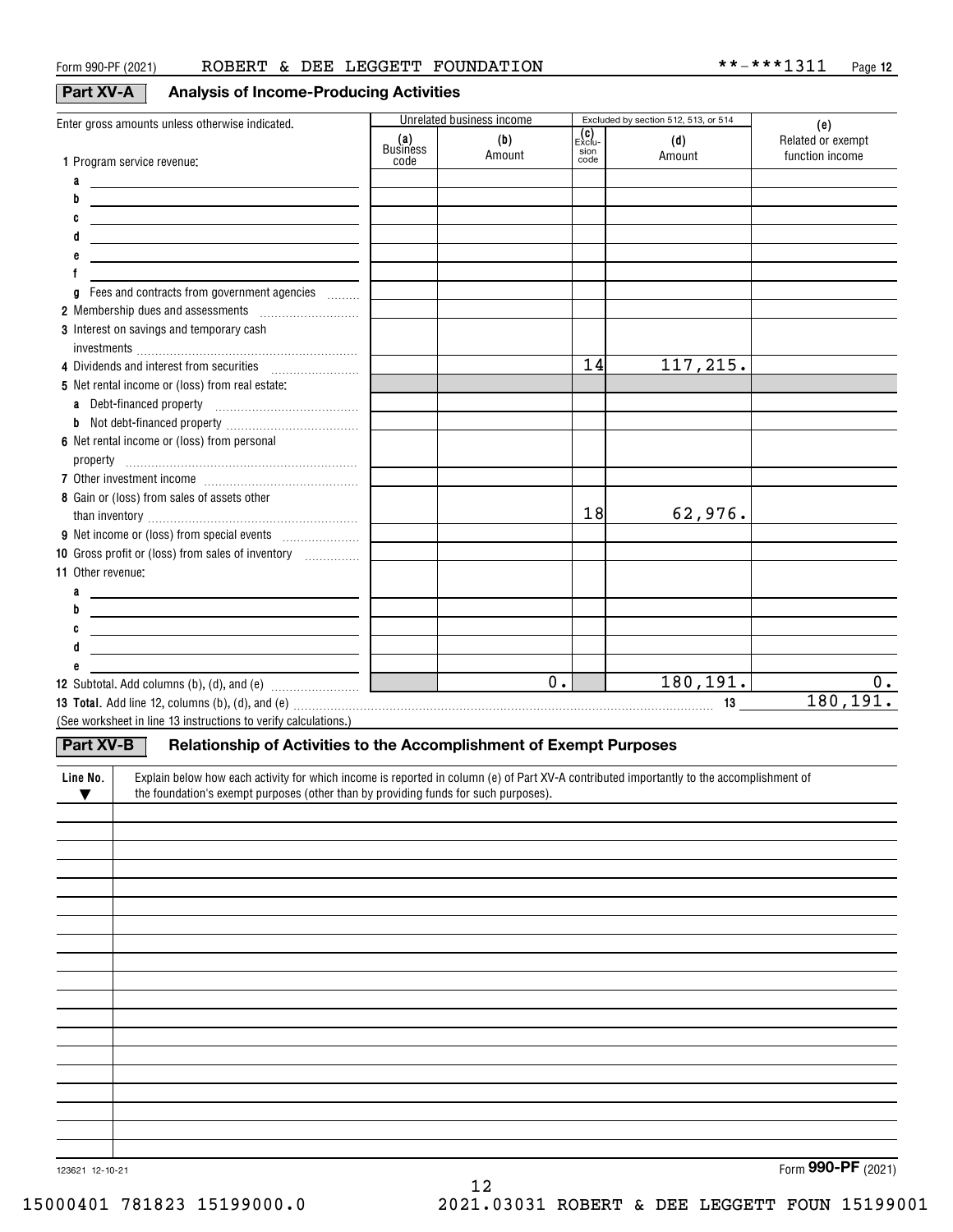|                                                                                                             | **-***1311<br>ROBERT & DEE LEGGETT FOUNDATION<br>Form 990-PF (2021)                                                                                                                                                                                                                                                                     |       |        | Page 13 |  |
|-------------------------------------------------------------------------------------------------------------|-----------------------------------------------------------------------------------------------------------------------------------------------------------------------------------------------------------------------------------------------------------------------------------------------------------------------------------------|-------|--------|---------|--|
| <b>Part XVI</b><br>Information Regarding Transfers to and Transactions and Relationships With Noncharitable |                                                                                                                                                                                                                                                                                                                                         |       |        |         |  |
|                                                                                                             | <b>Exempt Organizations</b>                                                                                                                                                                                                                                                                                                             |       |        |         |  |
|                                                                                                             | Did the organization directly or indirectly engage in any of the following with any other organization described in section 501(c)                                                                                                                                                                                                      |       | Yes No |         |  |
|                                                                                                             | (other than section 501(c)(3) organizations) or in section 527, relating to political organizations?                                                                                                                                                                                                                                    |       |        |         |  |
| a                                                                                                           | Transfers from the reporting foundation to a noncharitable exempt organization of:                                                                                                                                                                                                                                                      |       |        |         |  |
|                                                                                                             | (1) Cash $\ldots$ $\ldots$ $\ldots$ $\ldots$ $\ldots$ $\ldots$ $\ldots$ $\ldots$ $\ldots$ $\ldots$ $\ldots$ $\ldots$ $\ldots$ $\ldots$ $\ldots$ $\ldots$ $\ldots$ $\ldots$ $\ldots$ $\ldots$ $\ldots$ $\ldots$ $\ldots$ $\ldots$ $\ldots$ $\ldots$ $\ldots$ $\ldots$ $\ldots$ $\ldots$ $\ldots$ $\ldots$ $\ldots$ $\ldots$ $\ldots$ $\$ | 1a(1) |        | х       |  |
|                                                                                                             |                                                                                                                                                                                                                                                                                                                                         | 1a(2) |        | X       |  |
| h.                                                                                                          | Other transactions:                                                                                                                                                                                                                                                                                                                     |       |        |         |  |
|                                                                                                             |                                                                                                                                                                                                                                                                                                                                         | 1b(1) |        | x       |  |
|                                                                                                             |                                                                                                                                                                                                                                                                                                                                         | 1b(2) |        | X       |  |
|                                                                                                             | (3)                                                                                                                                                                                                                                                                                                                                     | 1b(3) |        | x       |  |
|                                                                                                             | Reimbursement arrangements [111] All and the contract of the contract of the contract of the contract of the contract of the contract of the contract of the contract of the contract of the contract of the contract of the c<br>(4)                                                                                                   | 1b(4) |        | х       |  |
|                                                                                                             | Loans or loan guarantees <b>communications</b> and contract the contract of the contract of the contract of the contract of the contract of the contract of the contract of the contract of the contract of the contract of the con<br>(5)                                                                                              | 1b(5) |        | X       |  |
|                                                                                                             | (6) Performance of services or membership or fundraising solicitations [11] non-manufactured content of services or membership or fundraising solicitations [11] non-manufactured content of the services or membership or fun                                                                                                          | 1b(6) |        | X       |  |
| c                                                                                                           |                                                                                                                                                                                                                                                                                                                                         | ∣ 1c  |        | X       |  |
| d                                                                                                           | If the answer to any of the above is "Yes," complete the following schedule. Column (b) should always show the fair market value of the goods, other assets,                                                                                                                                                                            |       |        |         |  |
|                                                                                                             | or services given by the reporting foundation. If the foundation received less than fair market value in any transaction or sharing arrangement, show in                                                                                                                                                                                |       |        |         |  |

|                |                     | column ( <b>d</b> ) the value of the goods, other assets, or services received.                                         |                                                                      |
|----------------|---------------------|-------------------------------------------------------------------------------------------------------------------------|----------------------------------------------------------------------|
| $(a)$ Line no. | (b) Amount involved | (c) Name of noncharitable exempt organization                                                                           | (d) Description of transfers, transactions, and sharing arrangements |
|                |                     | N/A                                                                                                                     |                                                                      |
|                |                     |                                                                                                                         |                                                                      |
|                |                     |                                                                                                                         |                                                                      |
|                |                     |                                                                                                                         |                                                                      |
|                |                     |                                                                                                                         |                                                                      |
|                |                     |                                                                                                                         |                                                                      |
|                |                     |                                                                                                                         |                                                                      |
|                |                     |                                                                                                                         |                                                                      |
|                |                     |                                                                                                                         |                                                                      |
|                |                     |                                                                                                                         |                                                                      |
|                |                     |                                                                                                                         |                                                                      |
|                |                     |                                                                                                                         |                                                                      |
|                |                     |                                                                                                                         |                                                                      |
|                |                     |                                                                                                                         |                                                                      |
|                |                     |                                                                                                                         |                                                                      |
|                |                     |                                                                                                                         |                                                                      |
|                |                     | De la the foundation directly or indirectly officient with or related to one or more tay ovemnt experimetions described |                                                                      |

| 2a                                                           | Is the foundation directly or indirectly affiliated with, or related to, one or more tax-exempt organizations described<br>$X \mid N_0$<br>in section 501(c) (other than section $501(c)(3)$ ) or in section 527?<br>Yes |                                                                                                                                                                                                                                                                                                                           |                                        |  |                          |           |                                 |                                                                                                                                |
|--------------------------------------------------------------|--------------------------------------------------------------------------------------------------------------------------------------------------------------------------------------------------------------------------|---------------------------------------------------------------------------------------------------------------------------------------------------------------------------------------------------------------------------------------------------------------------------------------------------------------------------|----------------------------------------|--|--------------------------|-----------|---------------------------------|--------------------------------------------------------------------------------------------------------------------------------|
|                                                              |                                                                                                                                                                                                                          | <b>b</b> If "Yes," complete the following schedule.                                                                                                                                                                                                                                                                       |                                        |  |                          |           |                                 |                                                                                                                                |
|                                                              |                                                                                                                                                                                                                          | (a) Name of organization                                                                                                                                                                                                                                                                                                  |                                        |  | (b) Type of organization |           | (c) Description of relationship |                                                                                                                                |
|                                                              |                                                                                                                                                                                                                          | N/A                                                                                                                                                                                                                                                                                                                       |                                        |  |                          |           |                                 |                                                                                                                                |
|                                                              |                                                                                                                                                                                                                          |                                                                                                                                                                                                                                                                                                                           |                                        |  |                          |           |                                 |                                                                                                                                |
|                                                              |                                                                                                                                                                                                                          |                                                                                                                                                                                                                                                                                                                           |                                        |  |                          |           |                                 |                                                                                                                                |
|                                                              |                                                                                                                                                                                                                          |                                                                                                                                                                                                                                                                                                                           |                                        |  |                          |           |                                 |                                                                                                                                |
|                                                              |                                                                                                                                                                                                                          |                                                                                                                                                                                                                                                                                                                           |                                        |  |                          |           |                                 |                                                                                                                                |
| Sign<br>Here                                                 |                                                                                                                                                                                                                          | Under penalties of perjury, I declare that I have examined this return, including accompanying schedules and statements, and to the best of my knowledge<br>and belief, it is true, correct, and complete. Declaration of preparer (other than taxpayer) is based on all information of which preparer has any knowledge. |                                        |  |                          | PRESIDENT |                                 | May the IRS discuss this<br>return with the preparer<br>shown below? See instr.<br>$\overline{\mathbf{x}}$<br>Yes<br><b>No</b> |
|                                                              |                                                                                                                                                                                                                          | Signature of officer or trustee                                                                                                                                                                                                                                                                                           |                                        |  | Date                     | Title     |                                 |                                                                                                                                |
|                                                              |                                                                                                                                                                                                                          | Print/Type preparer's name                                                                                                                                                                                                                                                                                                | Preparer's signature                   |  |                          | Date      | Check<br>if                     | <b>PTIN</b>                                                                                                                    |
|                                                              |                                                                                                                                                                                                                          | OLIVIA A. HUTTON,                                                                                                                                                                                                                                                                                                         |                                        |  |                          |           | self-employed                   |                                                                                                                                |
| Paid                                                         |                                                                                                                                                                                                                          | <b>CPA</b>                                                                                                                                                                                                                                                                                                                |                                        |  | OLIVIA A. HUTTON,        | 04/01/22  |                                 | P00964688                                                                                                                      |
| <b>Preparer</b><br>Firm's name > YOUNT, HYDE & BARBOUR, P.C. |                                                                                                                                                                                                                          |                                                                                                                                                                                                                                                                                                                           | Firm's EIN $\triangleright$ **-***9263 |  |                          |           |                                 |                                                                                                                                |
| <b>Use Only</b>                                              |                                                                                                                                                                                                                          |                                                                                                                                                                                                                                                                                                                           |                                        |  |                          |           |                                 |                                                                                                                                |
|                                                              |                                                                                                                                                                                                                          | Firm's address $\blacktriangleright$ P.O. BOX 2560                                                                                                                                                                                                                                                                        |                                        |  |                          |           |                                 |                                                                                                                                |
|                                                              |                                                                                                                                                                                                                          | WINCHESTER, VA 22604-1760                                                                                                                                                                                                                                                                                                 |                                        |  |                          |           |                                 | Phone no. 540-662-3417                                                                                                         |

|  | Phone no. $540 - 662 - 3417$ |
|--|------------------------------|
|  | Form 990-PF (2021)           |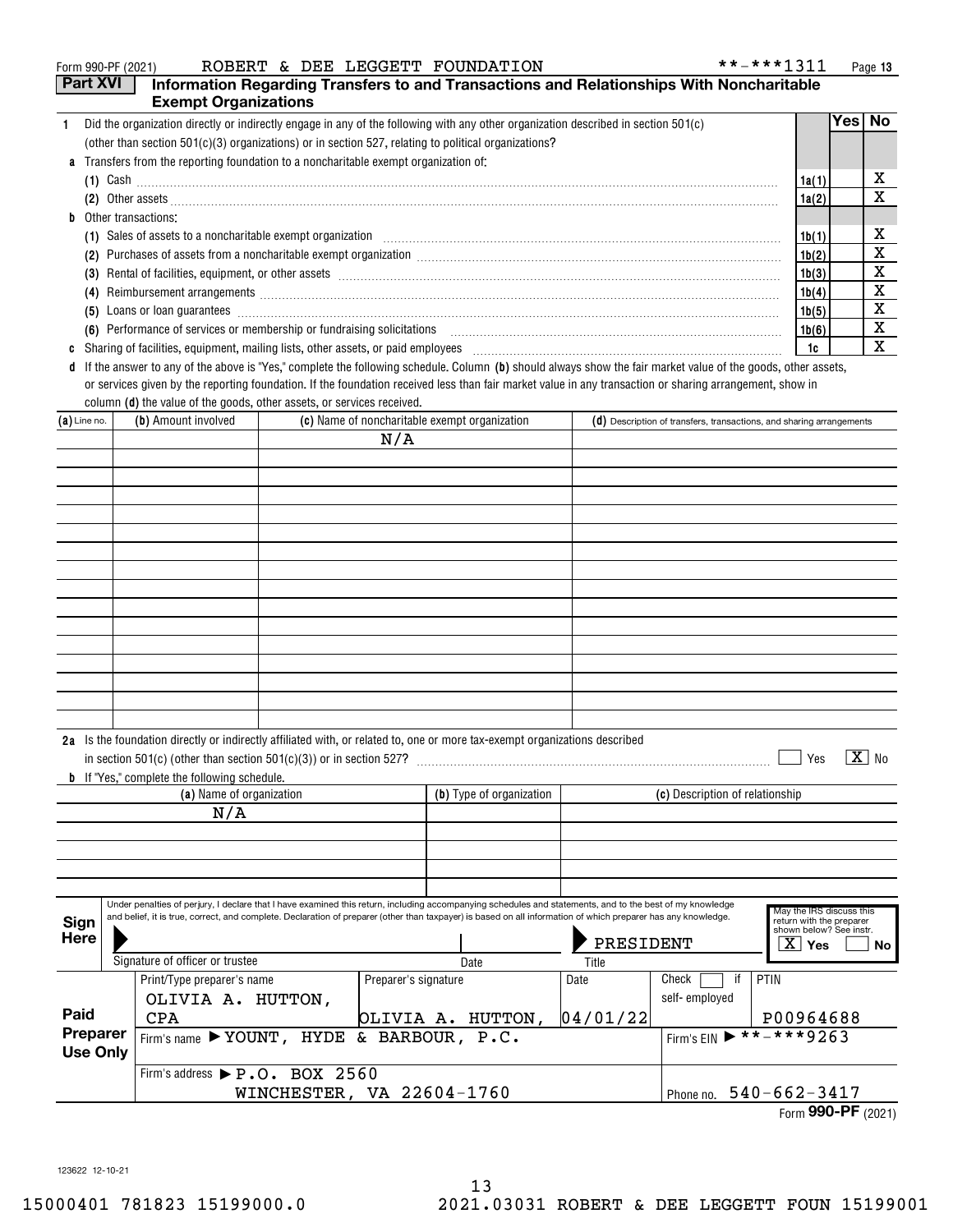| Part XIV<br><b>Supplementary Information</b>                             |                                                                                      |                         |                                     |          |
|--------------------------------------------------------------------------|--------------------------------------------------------------------------------------|-------------------------|-------------------------------------|----------|
| <b>Grants and Contributions Paid During the Year (Continuation)</b><br>3 |                                                                                      |                         |                                     |          |
| Recipient                                                                | If recipient is an individual,<br>show any relationship to<br>any foundation manager | Foundation<br>status of | Purpose of grant or<br>contribution | Amount   |
| Name and address (home or business)                                      | or substantial contributor                                                           | recipient               |                                     |          |
|                                                                          |                                                                                      |                         |                                     |          |
| BLACKSBURG INTERFAITH FOOD PANTRY                                        |                                                                                      |                         | HUNGER RELIEF                       |          |
| PO BOX 11382                                                             |                                                                                      |                         |                                     |          |
| BLACKSBURG, VA 24062                                                     |                                                                                      |                         |                                     | 1,000.   |
|                                                                          |                                                                                      |                         |                                     |          |
| BRIGHT FUTURES FREDERICK-WINCHESTER                                      |                                                                                      |                         | HUNGER RELIEF                       |          |
| 178 INDIAN HOLLOW ROAD                                                   |                                                                                      |                         |                                     |          |
| WINCHESTER, VA 22603                                                     |                                                                                      |                         |                                     | 1,000.   |
|                                                                          |                                                                                      |                         |                                     |          |
| CAPITAL AREA FOOD BANK                                                   |                                                                                      |                         | HUNGER RELIEF                       |          |
| 4900 PUERTO RICE AVENUE, NE                                              |                                                                                      |                         |                                     |          |
| WASHINGTON, DC 20017                                                     |                                                                                      |                         |                                     | 10,000.  |
|                                                                          |                                                                                      |                         |                                     |          |
| CATOCTIN LAND TRUST                                                      |                                                                                      |                         | SOUTH MOUNTAIN                      |          |
| 365 W PATRICK ST                                                         |                                                                                      |                         | CAMPAIGN                            |          |
| FREDERICK, MD 21701                                                      |                                                                                      |                         |                                     | 15,000.  |
|                                                                          |                                                                                      |                         |                                     |          |
| CHILDREN'S CHORUS OF WASHINGTON                                          |                                                                                      |                         | VISUALIZING SONG                    |          |
| 4910 MASSACHUSETTS AVE NW SUITE 316                                      |                                                                                      |                         |                                     |          |
| WASHINGTON, DC 20016                                                     |                                                                                      |                         |                                     | 5,000.   |
| EARTHWORKS                                                               |                                                                                      |                         | PROMOTING FEDERAL                   |          |
| 1612 K ST. NW SUITE 904                                                  |                                                                                      |                         | REFORMS TO PROTECT                  |          |
| WASHINGTON, DC 20006                                                     |                                                                                      |                         | SACRED SITES, WATER,                |          |
|                                                                          |                                                                                      |                         | AND WILD LANDS FROM                 |          |
|                                                                          |                                                                                      |                         | MINING POLLUTION                    | 50,000.  |
|                                                                          |                                                                                      |                         |                                     |          |
| EXPONENT PHILANTHROPY                                                    |                                                                                      |                         | GENERAL SUPPORT                     |          |
| PO BOX 65607<br>WASHINGTON, DC 20035-5607                                |                                                                                      |                         |                                     | 500.     |
|                                                                          |                                                                                      |                         |                                     |          |
|                                                                          |                                                                                      |                         |                                     |          |
| FISH OF CLARKE COUNTY<br>PO BOX 1154                                     |                                                                                      |                         | HUNGER RELIEF                       |          |
| BERRYVILLE, VA 22611                                                     |                                                                                      |                         |                                     | 1,000.   |
| FRIENDS OF CEDAR MESA                                                    |                                                                                      |                         | THE "LANDS BETWEEN":                |          |
| PO BOX 338                                                               |                                                                                      |                         | CONSERVING AMERICA'S                |          |
| BLUFF, UT 84512                                                          |                                                                                      |                         | RICHEST CULTURAL                    |          |
|                                                                          |                                                                                      |                         | REGION OPEN TO                      |          |
|                                                                          |                                                                                      |                         | DEVELOPMENT AND                     | 31,000.  |
|                                                                          |                                                                                      |                         |                                     |          |
| GLEANING FOR THE WORLD                                                   |                                                                                      |                         | HUNGER & DISASTER                   |          |
| PO BOX 645                                                               |                                                                                      |                         | RELIEF                              |          |
| CONCORD, VA 24538                                                        |                                                                                      |                         |                                     | 10,000.  |
| <b>Total from continuation sheets</b>                                    |                                                                                      |                         |                                     | 356,336. |

123631 11-18-21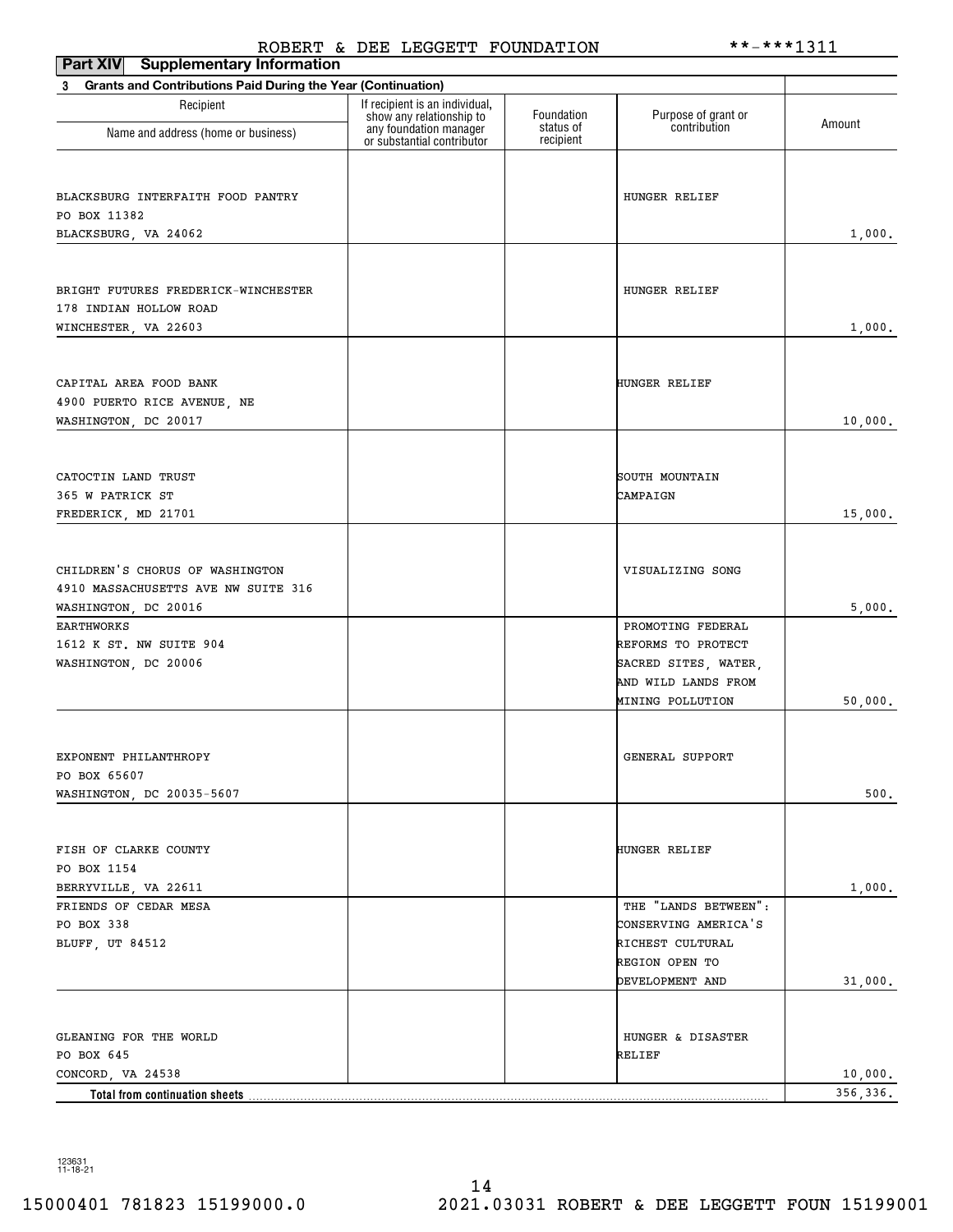| <b>Supplementary Information</b><br>Part XIV                   |                                                                                      |                         |                                        |         |
|----------------------------------------------------------------|--------------------------------------------------------------------------------------|-------------------------|----------------------------------------|---------|
| 3 Grants and Contributions Paid During the Year (Continuation) |                                                                                      |                         |                                        |         |
| Recipient<br>Name and address (home or business)               | If recipient is an individual,<br>show any relationship to<br>any foundation manager | Foundation<br>status of | Purpose of grant or<br>contribution    | Amount  |
|                                                                | or substantial contributor                                                           | recipient               |                                        |         |
|                                                                |                                                                                      |                         |                                        |         |
| GRAND CANYON CONSERVANCY                                       |                                                                                      |                         | SUPPORT MONITORING OF                  |         |
| PO BOX 399                                                     |                                                                                      |                         | STREAM GAGES AT GRAND                  |         |
| GRAND CANYON, AZ 86023                                         |                                                                                      |                         | CANYON NATIONAL PARK                   | 39,000. |
| <b>JOURNEYPARTNERS</b>                                         |                                                                                      |                         | WATER WELL BOREHOLE                    |         |
| 448 CUMMINGS STREET #264                                       |                                                                                      |                         | PLACEMENT, MASEMBURA,                  |         |
| ABINGDON, VA 24210                                             |                                                                                      |                         | ZIMBABWE                               | 9,000.  |
|                                                                |                                                                                      |                         |                                        |         |
| LOUDOUN WILDLIFE CONSERVANCY                                   |                                                                                      |                         | PRESIDENT'                             |         |
| PO BOX 1892                                                    |                                                                                      |                         | DISCRETIONARY FUND                     |         |
| LEESBURG, VA 20177                                             |                                                                                      |                         |                                        | 1,000.  |
|                                                                |                                                                                      |                         |                                        |         |
| MILLSAPS COLLEGE                                               |                                                                                      |                         | SUPPORT OF                             |         |
| 1701 N STATE ST                                                |                                                                                      |                         | ARCHAEOLOGY AT KIU                     |         |
| JACKSON, MS 39210                                              |                                                                                      |                         |                                        | 25,000. |
|                                                                |                                                                                      |                         |                                        |         |
| NATUREBRIDGE                                                   |                                                                                      |                         | ENVIRONMENTAL SCIENCE                  |         |
| 1033 FORT CRONKHITE                                            |                                                                                      |                         | EDUCATI                                |         |
| SAUSALITO, CA 94965                                            |                                                                                      |                         |                                        | 10,000. |
| OLD DOMINION LAND CONSERVANCY                                  |                                                                                      |                         | CONSTRUCTION/REPAIR AT                 |         |
| 621 WEST MAIN STREET                                           |                                                                                      |                         | BLUE RIEDGE CENTER FOR                 |         |
| PURCELLVILLE, VA 20132                                         |                                                                                      |                         | ENVIRONMENTAL<br>STEWARDSHIP EDUCATION |         |
|                                                                |                                                                                      |                         | CENTER                                 | 14,836. |
|                                                                |                                                                                      |                         |                                        |         |
| RISE AGAINST HUNGER                                            |                                                                                      |                         | HUNGER RELIEF                          |         |
| 3733 NATIONAL DRIVE, SUITE 200                                 |                                                                                      |                         |                                        |         |
| RALEIGH, NC 27612                                              |                                                                                      |                         |                                        | 10,000. |
|                                                                |                                                                                      |                         |                                        |         |
| SHARE OF MCLEAN                                                |                                                                                      |                         | HUNGER RELIEF                          |         |
| 1367 CHAIN BRIDGE ROAD                                         |                                                                                      |                         |                                        |         |
| MCLEAN, VA 22101                                               |                                                                                      |                         |                                        | 1,000.  |
|                                                                |                                                                                      |                         |                                        |         |
| SOCIETY OF ST. ANDREW                                          |                                                                                      |                         | HUNGER RELIEF                          |         |
| 3383 SWEET HOLLOW RD                                           |                                                                                      |                         |                                        |         |
| BIG ISLAND, VA 24526-8517                                      |                                                                                      |                         |                                        | 10,000. |
|                                                                |                                                                                      |                         |                                        |         |
| SOUTHERN UTAH WILDERNESS ALLIANCE<br>425 EAST 100 SOUTH        |                                                                                      |                         | 30X30 & WILDERNESS<br>STUDY AREAS      |         |
| SALT LAKE CITY, UT 84111                                       |                                                                                      |                         |                                        | 30,000. |
| Total from continuation sheets                                 |                                                                                      |                         |                                        |         |

123631 11-18-21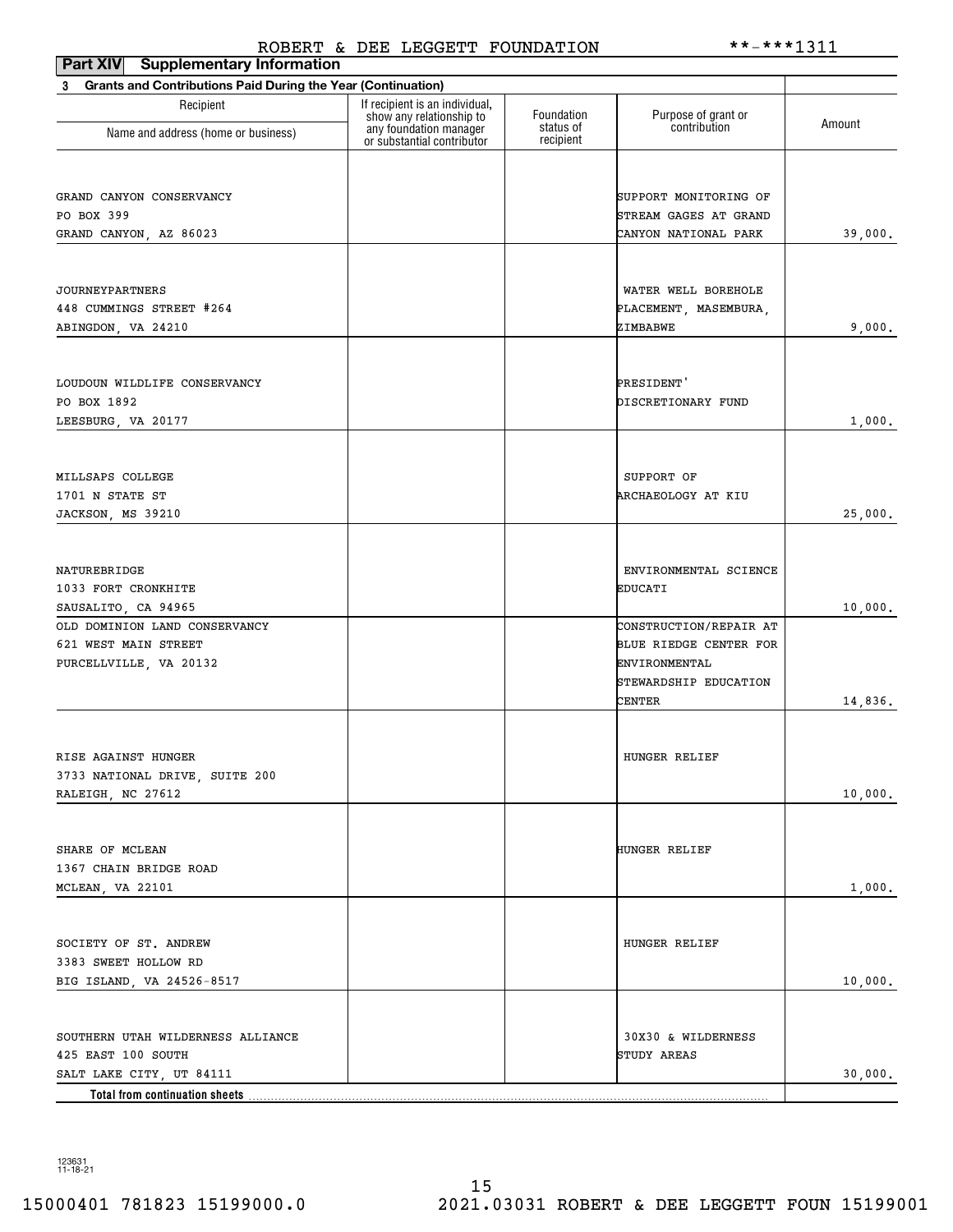| Part XIV<br><b>Supplementary Information</b>                             |                                                            |                         |                                     |         |
|--------------------------------------------------------------------------|------------------------------------------------------------|-------------------------|-------------------------------------|---------|
| <b>Grants and Contributions Paid During the Year (Continuation)</b><br>3 |                                                            |                         |                                     |         |
| Recipient                                                                | If recipient is an individual,<br>show any relationship to | Foundation<br>status of | Purpose of grant or<br>contribution | Amount  |
| Name and address (home or business)                                      | any foundation manager<br>or substantial contributor       | recipient               |                                     |         |
|                                                                          |                                                            |                         |                                     |         |
| THE GOOD SHEPHERD SCHOOL                                                 |                                                            |                         | HUNGER RELIEF                       |         |
| 1839 AGRICULTURE STREET                                                  |                                                            |                         |                                     |         |
| NEW ORLEANS, LA 70199                                                    |                                                            |                         |                                     | 1,000.  |
|                                                                          |                                                            |                         |                                     |         |
| THE SHENANDOAH NATIONAL PARK TRUST                                       |                                                            |                         | NATIVE HEMLOCK                      |         |
| 1750 ALLIED STREET SUITE C                                               |                                                            |                         | PROTECTION PROJECT                  |         |
| CHARLOTTESVILLE, VA 22903                                                |                                                            |                         |                                     | 10,000. |
|                                                                          |                                                            |                         |                                     |         |
| THE WASHINGTON CHORUS                                                    |                                                            |                         | TELEGRAMS ON DEMAND                 |         |
| 945 G STREET NW #211                                                     |                                                            |                         |                                     |         |
| WASHINGTON, DC 20001                                                     |                                                            |                         |                                     | 30,000. |
|                                                                          |                                                            |                         |                                     |         |
| TIMBERLAKE UNITED METHODIST CHURCH                                       |                                                            |                         | HUNGER RELIEF -                     |         |
| 21649 TIMBERLAKE ROAD                                                    |                                                            |                         | FILLING' STATION                    |         |
| LYNCHBURG, VA 24502                                                      |                                                            |                         |                                     | 1,000.  |
|                                                                          |                                                            |                         |                                     |         |
| WEST VIRGINIA RIVERS<br>3501 MACCORCKLE AVE SE #129                      |                                                            |                         | MONONGAHELA FUTURES                 |         |
| CHARLESTON, WV 25304                                                     |                                                            |                         |                                     | 20,000. |
| WILDEARTH GUARDIANS                                                      |                                                            |                         | SAFEGUARDING THE                    |         |
| 301 N GUADALUPE STREET                                                   |                                                            |                         | GREATER GILA                        |         |
| SANTE FE, NM 87501                                                       |                                                            |                         | BIOREGION: GILA                     |         |
|                                                                          |                                                            |                         | NATIONAL MONUMENT                   |         |
|                                                                          |                                                            |                         | CAMPAIGN                            | 20,000. |
|                                                                          |                                                            |                         |                                     |         |
|                                                                          |                                                            |                         |                                     |         |
|                                                                          |                                                            |                         |                                     |         |
|                                                                          |                                                            |                         |                                     |         |
|                                                                          |                                                            |                         |                                     |         |
|                                                                          |                                                            |                         |                                     |         |
|                                                                          |                                                            |                         |                                     |         |
|                                                                          |                                                            |                         |                                     |         |
|                                                                          |                                                            |                         |                                     |         |
|                                                                          |                                                            |                         |                                     |         |
|                                                                          |                                                            |                         |                                     |         |
|                                                                          |                                                            |                         |                                     |         |
|                                                                          |                                                            |                         |                                     |         |
| Total from continuation sheets.                                          |                                                            |                         |                                     |         |

123631 11-18-21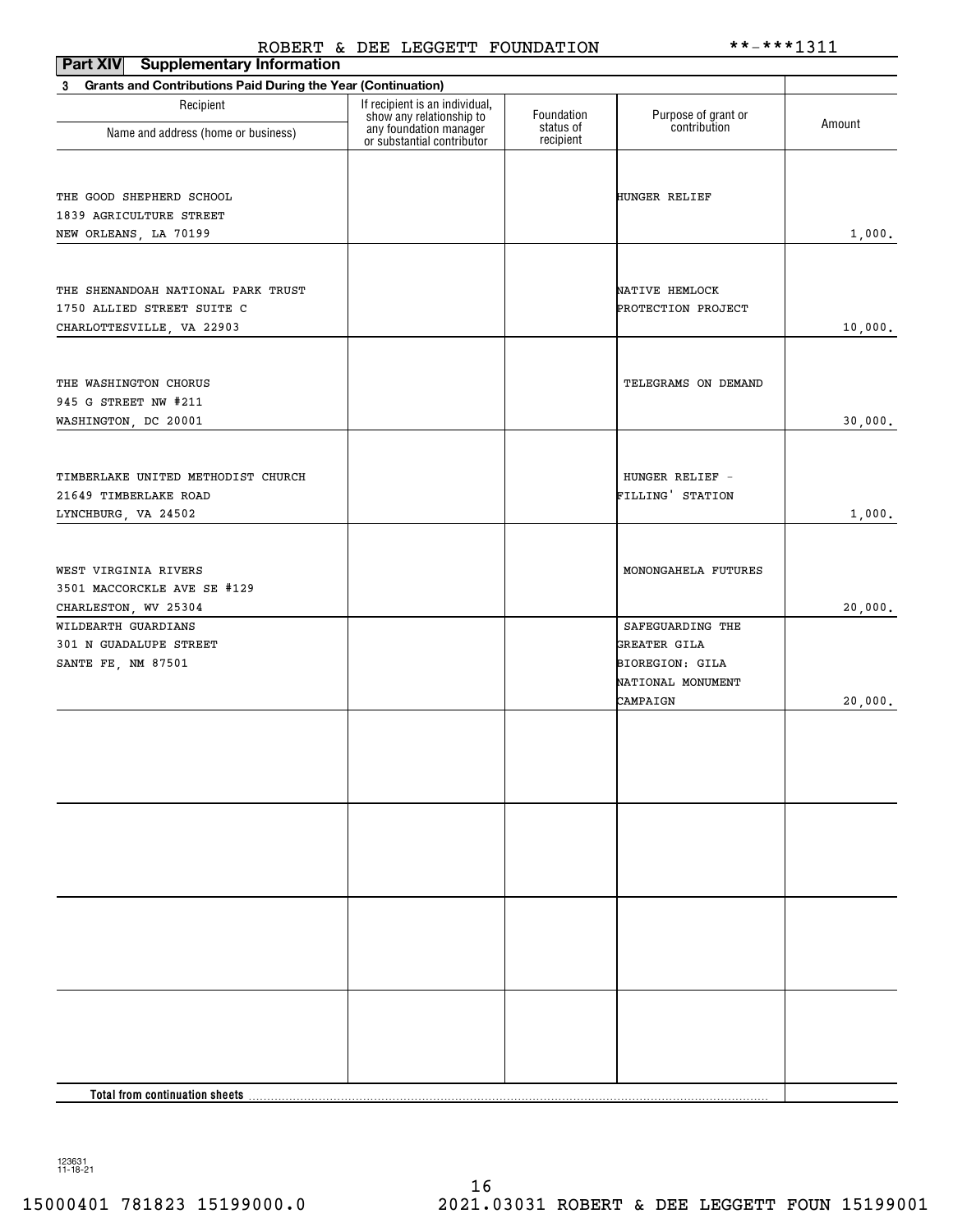**3a Grants and Contributions Paid During the Year Continuation of Purpose of Grant or Contribution**

## NAME OF RECIPIENT - FRIENDS OF CEDAR MESA

# THE "LANDS BETWEEN": CONSERVING AMERICA'S RICHEST CULTURAL REGION OPEN

## TO DEVELOPMENT AND INDIGENOUS FIELD TRIPS

123655 11-18-21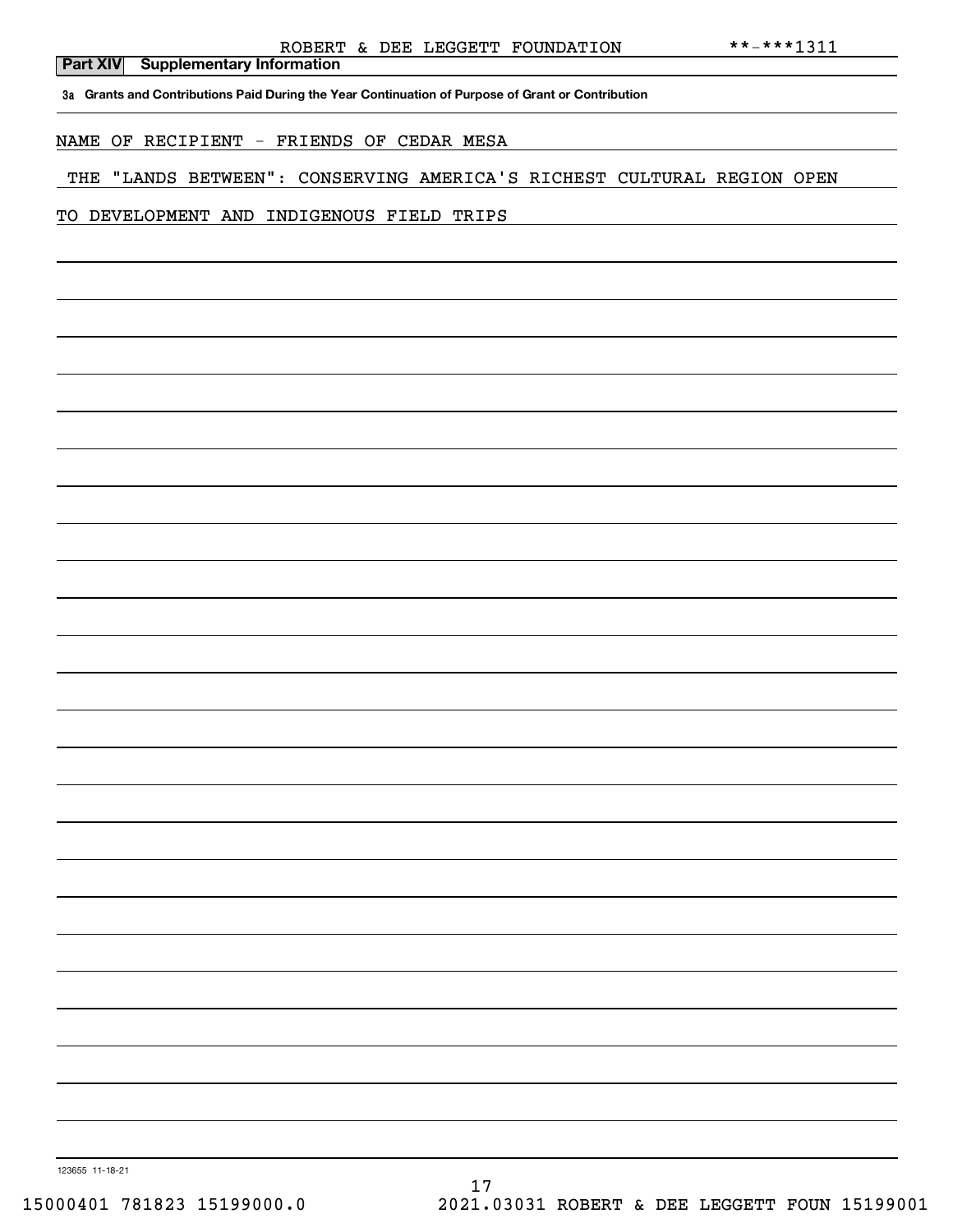# ROBERT & DEE LEGGETT FOUNDATION \*\*-\*\*\*1311

| FORM 990-PF                  | LEGAL FEES                          |                                   | STATEMENT 1                   |                                      |  |
|------------------------------|-------------------------------------|-----------------------------------|-------------------------------|--------------------------------------|--|
| DESCRIPTION                  | (A)<br><b>EXPENSES</b><br>PER BOOKS | (B)<br>NET INVEST-<br>MENT INCOME | (C)<br>ADJUSTED<br>NET INCOME | (D)<br>CHARITABLE<br>PURPOSES        |  |
| LEGAL                        | 1,400.                              | 0.                                |                               | 1,400.                               |  |
| TO FM 990-PF, PG 1, LN 16A   | 1,400.                              | 0.                                |                               | 1,400.                               |  |
|                              |                                     |                                   |                               |                                      |  |
| FORM 990-PF                  | ACCOUNTING FEES                     |                                   |                               | STATEMENT 2                          |  |
| DESCRIPTION                  | (A)<br>EXPENSES<br>PER BOOKS        | (B)<br>NET INVEST-<br>MENT INCOME | (C)<br>ADJUSTED<br>NET INCOME | (D)<br>CHARITABLE<br><b>PURPOSES</b> |  |
| ACCOUNTING                   | 2,750.                              | 0.                                |                               | 2,750.                               |  |
| TO FORM 990-PF, PG 1, LN 16B | 2,750.                              | $0$ .                             |                               | 2,750.                               |  |

}}}}}}}}}}}}}}}}}}}}}}}}}}}}}}} }}}}}}}}}}

| FORM 990-PF                                                                                               | OTHER EXPENSES                                |                                               | STATEMENT 3                   |                                      |  |
|-----------------------------------------------------------------------------------------------------------|-----------------------------------------------|-----------------------------------------------|-------------------------------|--------------------------------------|--|
| DESCRIPTION                                                                                               | (A)<br><b>EXPENSES</b><br>PER BOOKS           | $\mathbf{B}$<br>INVEST-<br>NET<br>MENT INCOME | (C)<br>ADJUSTED<br>NET INCOME | (D)<br>CHARITABLE<br><b>PURPOSES</b> |  |
| INSURANCE<br>DUES AND SUBSCRIPTIONS<br>COMMUNICATIONS<br>OFFICE EXPENSES<br>LICENSES & PERMITS<br>WEBSITE | 1,575.<br>780.<br>826.<br>354.<br>25.<br>100. | 0.<br>0.<br>0.<br>0.<br>0.<br>0.              |                               | 0.<br>780.<br>0.<br>0.<br>0.<br>100. |  |
| TO FORM 990-PF, PG 1, LN 23                                                                               | 3,660.                                        | 0.                                            |                               | 880.                                 |  |

~~~~~~~~~~~~ ~~~~~~~~~~~~ ~~~~~~~~~~~~ ~~~~~~~~~~~

| FORM $990-PF$                          | OTHER INVESTMENTS   |                   | STATEMENT 4                        |
|----------------------------------------|---------------------|-------------------|------------------------------------|
| DESCRIPTION                            | VALUATION<br>METHOD | <b>BOOK VALUE</b> | <b>FAIR MARKET</b><br><b>VALUE</b> |
| TD AMERITRADE                          | FMV                 | 5,589,044.        | 5,589,044.                         |
| TOTAL TO FORM 990-PF, PART II, LINE 13 |                     | 5,589,044.        | 5,589,044.                         |

18 STATEMENT(S) 1, 2, 3, 4